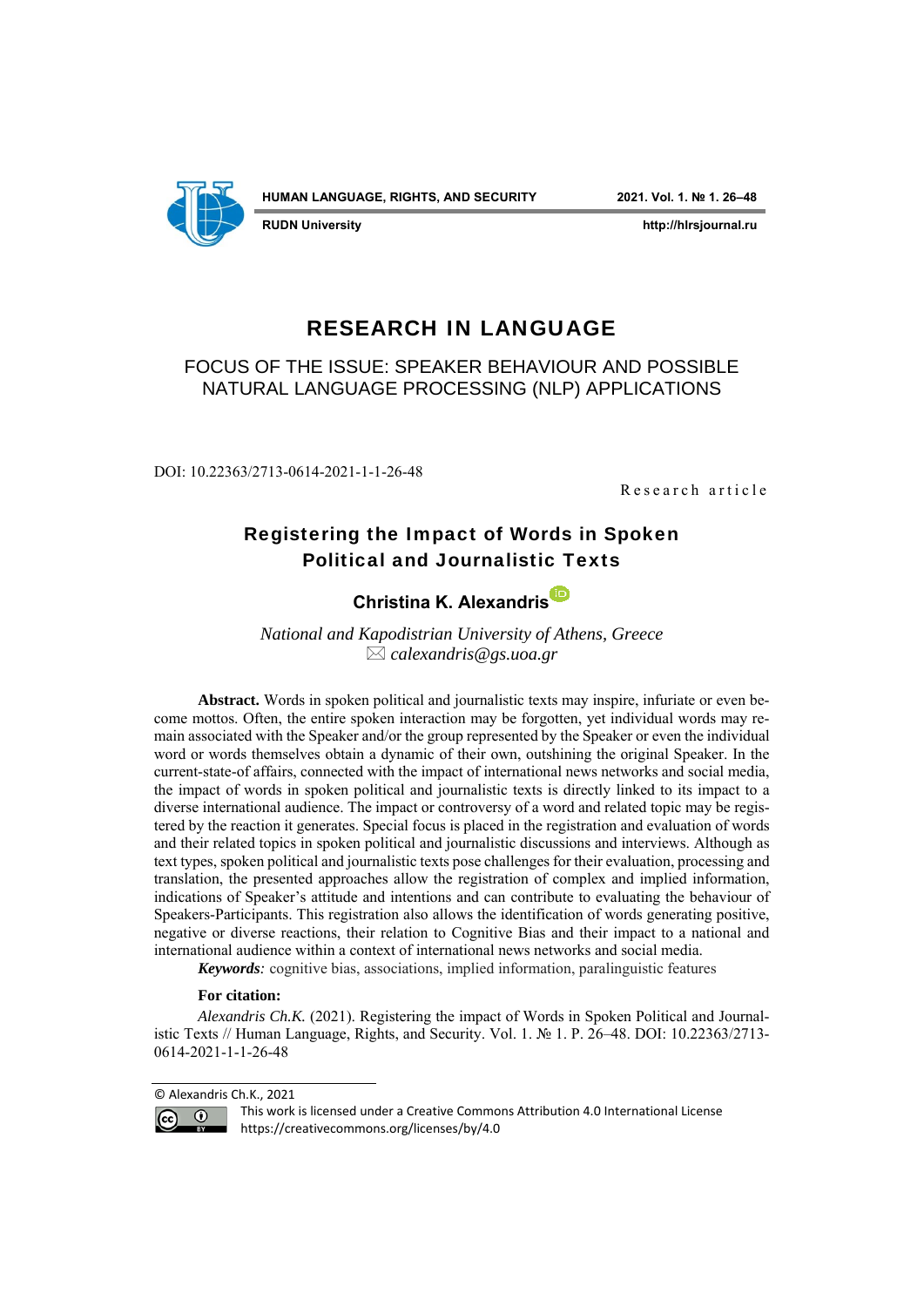#### **INTRODUCTION**

Words in spoken political and journalistic texts may inspire, infuriate or even become mottos. Often, the entire spoken interaction may be forgotten, yet individual words may remain associated with the Speaker and/or the group represented by the Speaker or even the individual word or words themselves obtain a dynamic of their own, outshining the original Speaker. This phenomenon is common and well-known, especially in political speeches and political history of the recent past. However, in the current-state-of affairs, connected with the impact of international news networks and social media, the impact of words in spoken political and journalistic texts is directly linked to its impact to a diverse international audience. Furthermore, the individual words in question are not necessary within the context of political speeches but rather within the context of interviews, debates and discussions and social media.

As text types, spoken political and journalistic texts pose challenges for their evaluation, processing and translation due to a set of typical, distinctive characteristics (Alexandris, 2020), including the existence of complex and implied information often containing indications of Speaker's attitude and intentions. This information is not always perceived or correctly understood by the recipients, particularly if an international public is concerned. Information content and its perception by the recipients is often related to Cognitive Bias.

#### **1. Registering the Impact of Words and Related Topics**

Words and the conversation-interview topics they signalize constitute the basis of most spoken interactions, but may also constitute the basis of complications in spoken political and journalistic texts, especially if non-native speakers and the international audience are concerned. This context may be regarded as a typical case in most international news networks and national or local news networks presenting topics of interest to an international audience. Interviews, debates and political discussions may contain words and related topics of particular impact or controversy to Speakers-Participants and audiences alike. These words and related topics are not restricted to sensitive and controversial issues known to a general and international public but may be indirectly linked to them or linked to less known sensitive and controversial issues. Furthermore, words and related topics related to sensitive and controversial issues may also depict the form, type, nuance and degree of sensitivity and controversy of an issue concerned, according to the diversity of political, historical and socio-cultural factors of the Speakers-Participants and audiences involved. In spoken political and journalistic texts, these properties may be described as "the devil in the details", since overlooking or misinterpreting the above-described words and related topics result to obtaining false or incomplete information, failure of persuasion or negotiation and conflict. Analysts may pour over volumes of files, news reports and studies related to the political, historical and socio-cultural elements concerned. However, registering the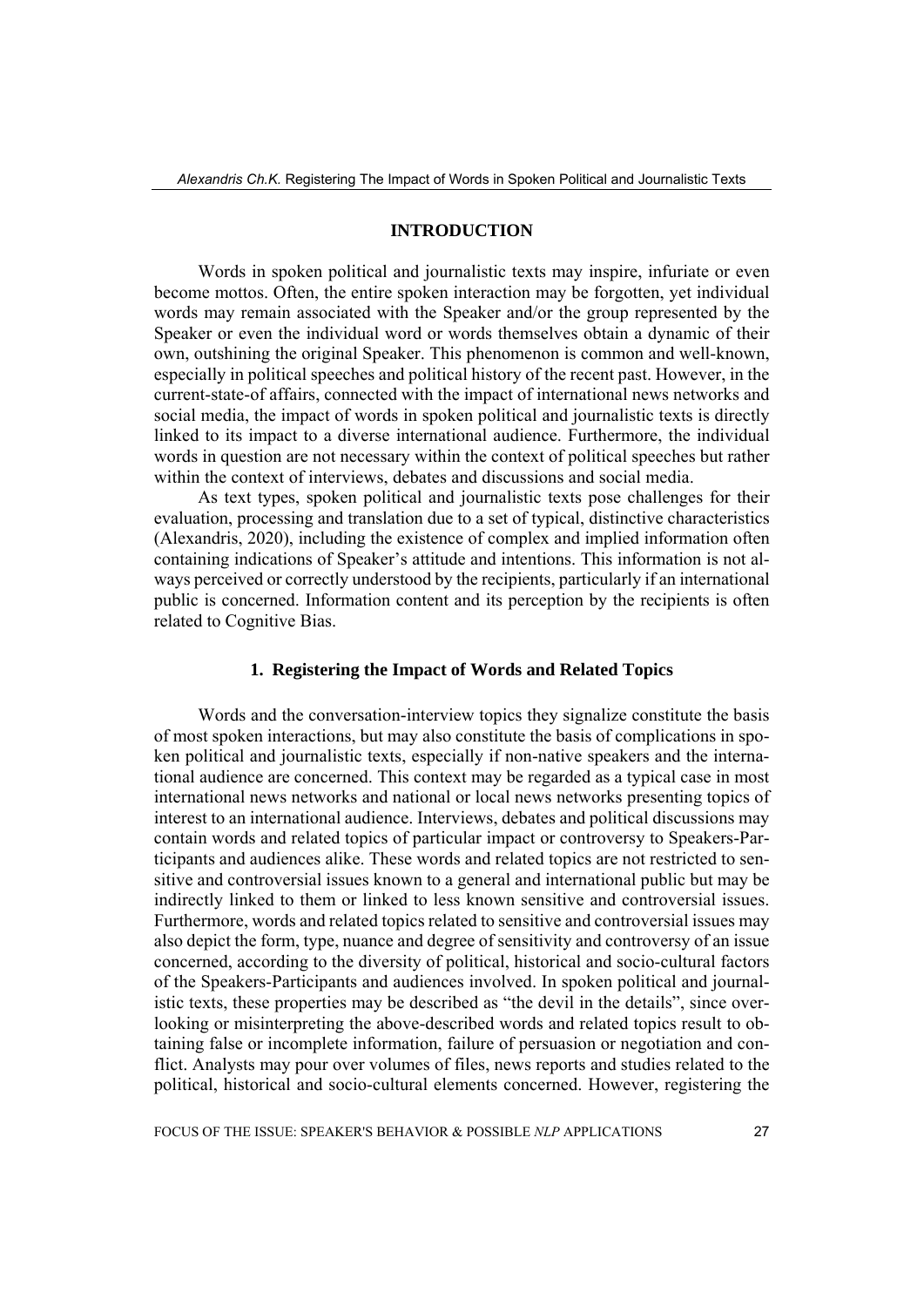impact of words and related topics in spoken political and journalistic texts, at least from a linguistic aspect, may contribute to the analysis of data and information and training of the professionals in journalism, administration and politics.

## • **Registering Reactions**

The impact or controversy of a word and related topic may be registered by the reaction it generates. Special focus is placed in the registration and evaluation of words and their related topics in spoken political and journalistic discussions and interviews.

In particular, the registration and evaluation of Speaker reactions and overall Speaker behaviour in respect to words and their related topics in spoken political and journalistic discussions and interviews provides information to the following three cases:

(1) Speaker's reluctance to answer questions, avoidance of topics, or a polite or symbolic presence in the discussion or interview but not an active participation.

(2) Speaker may persist on discussing the same topic of interest by repeating the same subject or may try to direct the discussion in the topic(s) or interest

(3) Speaker purposefully creates tension in the interview or discussion.

# • **Additional Dimensions of Word Content**

The words and their related topics linked to the above-described Speaker reactions and Speaker behaviour may concern additional information, beyond their lexical meaning and definition. Specifically, the additional information contained may correspond to additional dimensions of a word's meaning, namely its relations to other words and related topics, by association and its semantic meaning in relation to sociocultural factors.

The additional dimensions of a word's meaning concerning its relations to other words and related topics by association may be described as a "horizontal" dimension of a word and word-topic in question. These "horizontal" dimensions between words and topics may either be associated by their semantic meaning or by circumstantial association.

 $Example 1.$ 

• "politics" – "foreign policy" (foreign policy is a type/domain of policy)

• "Angela Merkel" – "Germany" (Angela Merkel is the Chancellor of Germany)

The additional dimensions of a word's meaning concerning its semantic meaning in relation to socio-cultural factors may be described as a "vertical" or "deep" dimension of a word and word-topic in question. The "deep" dimension of a word and wordtopic is related to socio-cultural elements and can, therefore, be perceived in a different manner by native speakers and the international audience. These words, referred to as "Gravity" words and "Evocative" words (Alexandris, 2018b, Alexandris, 2020) are either related to their multiple meanings in case of polysemy or to their role in History, in Tradition, in Music and in Literature. These word and topic types are challenging to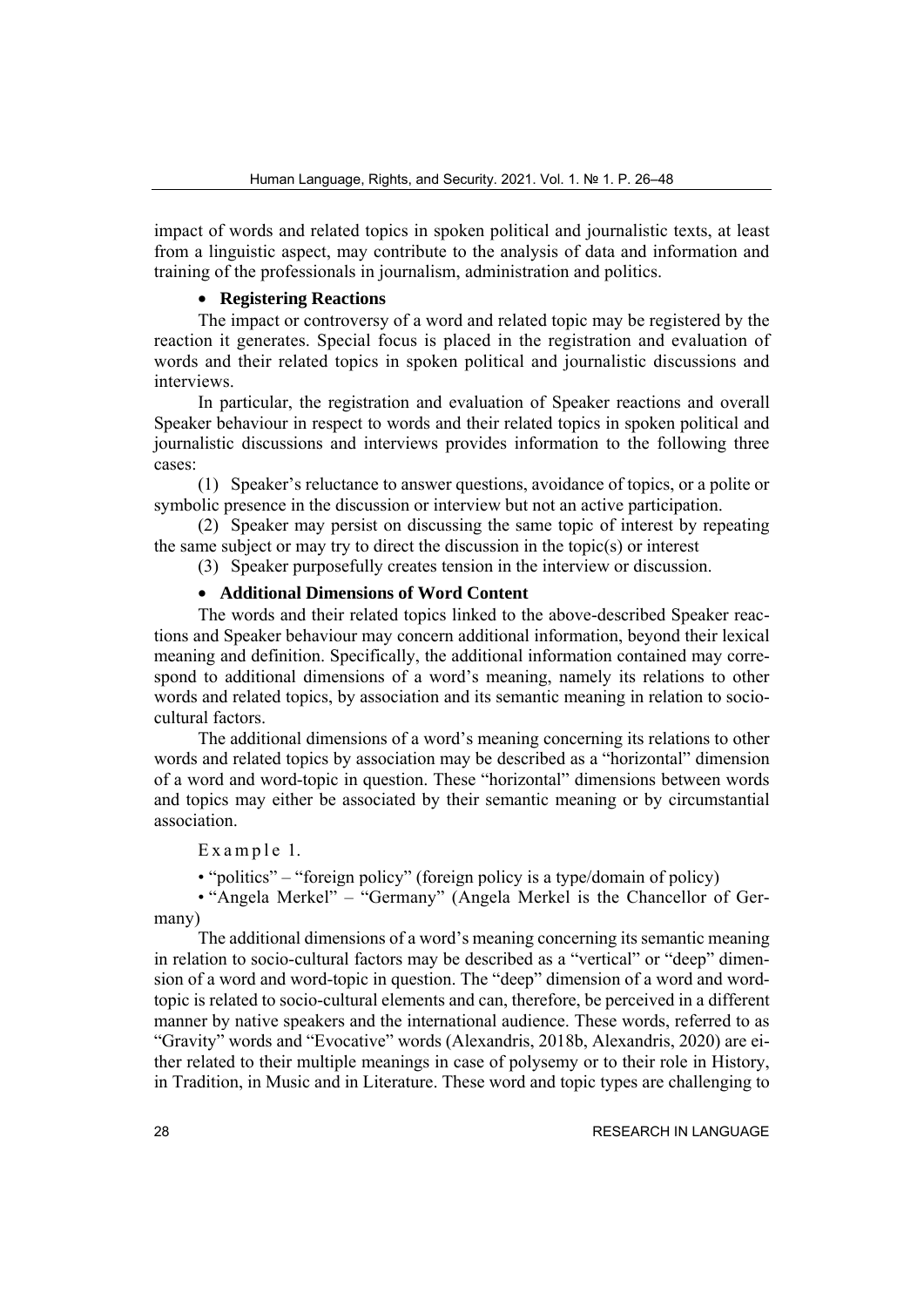detect, process, interpret and translate in regard to spoken political and journalistic discussions and interviews concerning non-native Speakers-participants of a language and the international audience. Typical examples are the following:

Example 2.

"Weltschmerz": Strategiefähigkeit und Weltschmerz. Die deutsche Außenpolitik bis 2030

"Wucht": Die geballte Wucht einer sich abwendenden Schutzmacht in Kombination mit der Infragestellung der bestehenden Ordnung durch aufstrebende Mächte und destabilisierende regionale Entwicklungen

https://deutschland-und-die-welt-2030.de/de/beitrag/strategiefaehigkeit-undweltschmerz-die-deutsche-aussenpolitik-bis-2030/

The additional dimensions of a word's meaning and the topic it describes are connected to Cognitive Bias, in particular, Lexical Bias (Trofimova, 2014), concerning its perception by its Speakers and/or recipients. Both types of "horizontal" and "vertical-deep" additional dimensions of a word and related topic are detected by registering the reaction of the Speakers and/or recipient in the spoken interaction concerned. This registration is achieved by generated visual representations of dialog flow in the spoken interaction and the depiction of points of tension between the Speakers-Participants. Both types of "horizontal" and "vertical-deep" additional dimensions of a word and related topic are described in respect to the generated graphical representations.

#### **2. Words and Reactions: Interactive Registration**

As presented in previous research (Alexandris, 2019, Alexandris, 2018a), generated visual representations of dialog flow and the general pragmatic structure of discussions and interviews (Alexandris, 2019) enable the evaluation of failure of spoken interaction, by-passing Confidence Bias (Hilbert, 2012) of the evaluators of the interview or discussion.

The generated visual representations are based on the relations of word-topics of each segment of the discussion or interview, and the perceived relations-distances between them. In the presented approach concerning an interactive system (Alexandris, 2018a), topics are defined (by the User) at a local level with the activation of the "Identify Topic" command, in respect to the question asked or issue addressed by the interviewer or moderator. This interactive topic definition, based on previous research concerning the interactive annotation of pragmatic features in transcribed journalistic texts (Alexandris et al., 2015), allows the content of answers, responses and reactions to be checked in respect to the question asked or issue addressed. Topics, treated as local variables, are registered and tracked. The automatic signalization of nouns by the Stanford POS Tagger in each turn taken by the speakers-participants in the respective segment in the dialog structure provides assistance in choice of topic (Alexandris, 2018a). We note that the use of the registered and tracked keywords, treated as local variables, is crucial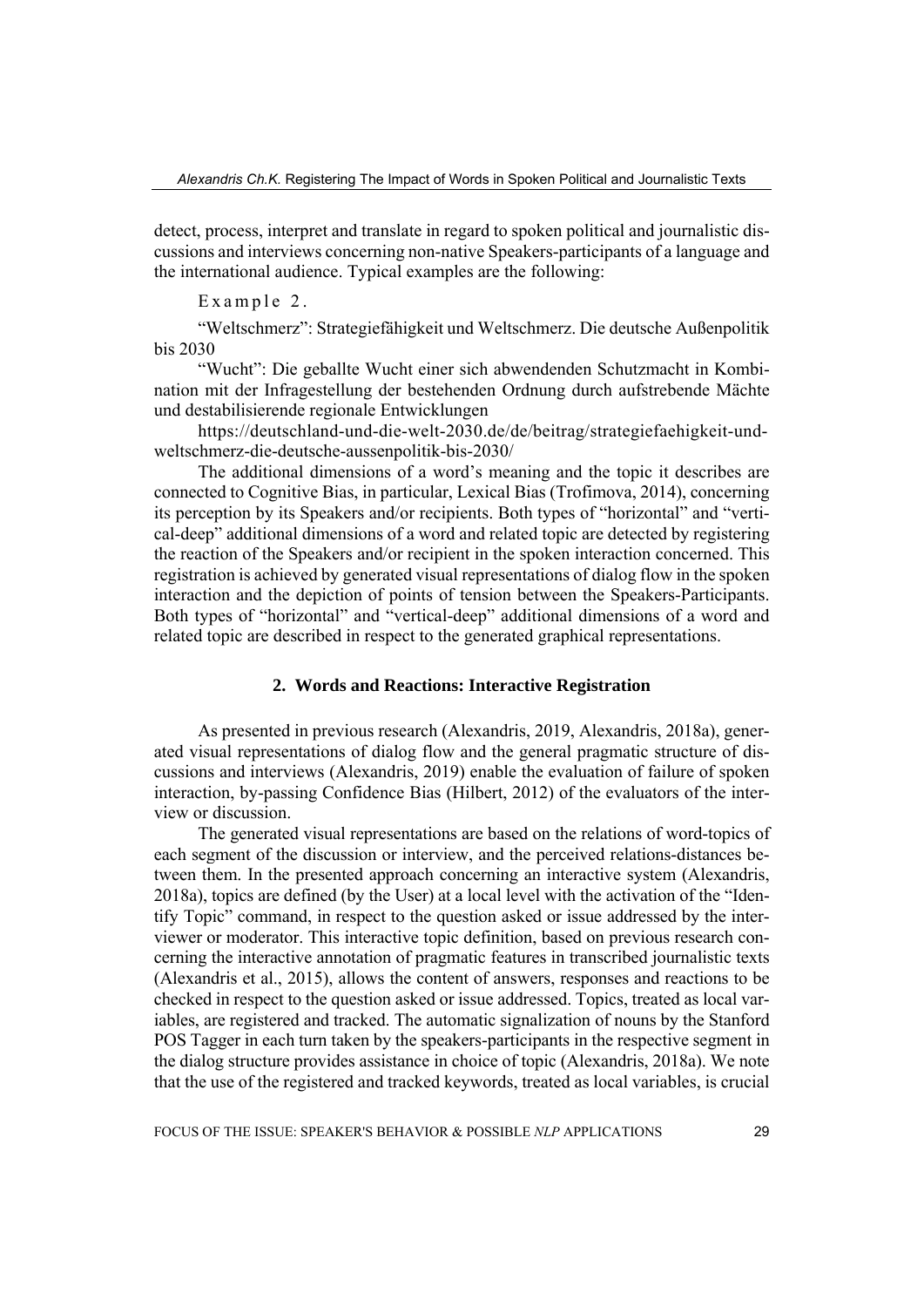for the signalization of each topic and the relations between topics, since automatic Rhetorical Structure Theory (RST) analysis procedures (Stede et al., 2017, Zeldes, 2016) usually involve larger (written) texts and may not produce the required results.

With the activation of the "Identify Relation" command, relation types between topics are determined by the User. In the domain of journalistic texts, these relations cannot be strictly semantic and heavily rely on associations and world knowledge: automatic processes may result to errors.

The User choses the type of relation ("Repetition", "Association", "Generalization" or "Topic Switch") between the topic of the question or issue addressed with the topic of the respective response or reaction (Alexandris et al., 2015). The "Repetition" relation ("REP" tag) involves the repetition of the same word or synonym and corresponds to the generation of the shortest distance between defined topics ("Distance 1"– a short line or one dash in generated pattern). The "Association" relation ("ASOC" tag, "Distance 2"), defined by the User's world knowledge (can be evaluated with a lexicon or WordNet) is represented as a longer line to the next word-node (a longer line or two dashes). The "Generalization" relation ("GEN" tag), also defined by the User's world knowledge (comparable to a lexicon or WordNet) corresponds to the generation of the longest distance between defined topics ("Distance 3"-the longest line or three dashes). The "Topic Switch" relation ("SWITCH" tag) is used when the topic of a discussion or interview changes between selected topics without any evident semantic relations. "Topic Switch" (Distance -1: slash "/") generates a break in the sequence of topics. Examples of segments in (interactively) generated patterns from user-specific choices between topics are the following (Example 3 and Example 4):

Example 3 (Alexandris, 2018a)

- "Britain"-"the UK" (REP-1)
- "propaganda"--"social-media" (ASOC-2)
- "police"---"security" (GEN-3)
- "security"/"entrepreneurship" (SWITCH--1)

Example 4

- "Syrian Government"-" Syrian Arab Republic" (REP-1)
- "military confrontation" -- "chemical weapons" (ASOC-2)
- "treaties"---"international commitment" (GEN-3)
- "Cold War"/"World Cup" (SWITCH- -1)

The distances (II) between topics in the generated patterns (I) are registered as triple tuples (triplets): (Britain, the UK, 1), (propaganda, social media, 2), (police, security, 3), (security, entrepreneurship, 4) (Example 5 and Example 6):

E x a m p l e  $5$  (Alexandris, 2018a)

- (Britain, the UK, 1)
- (propaganda, social media, 2)
- (police, security,  $3$ )
- (security, entrepreneurship, -1)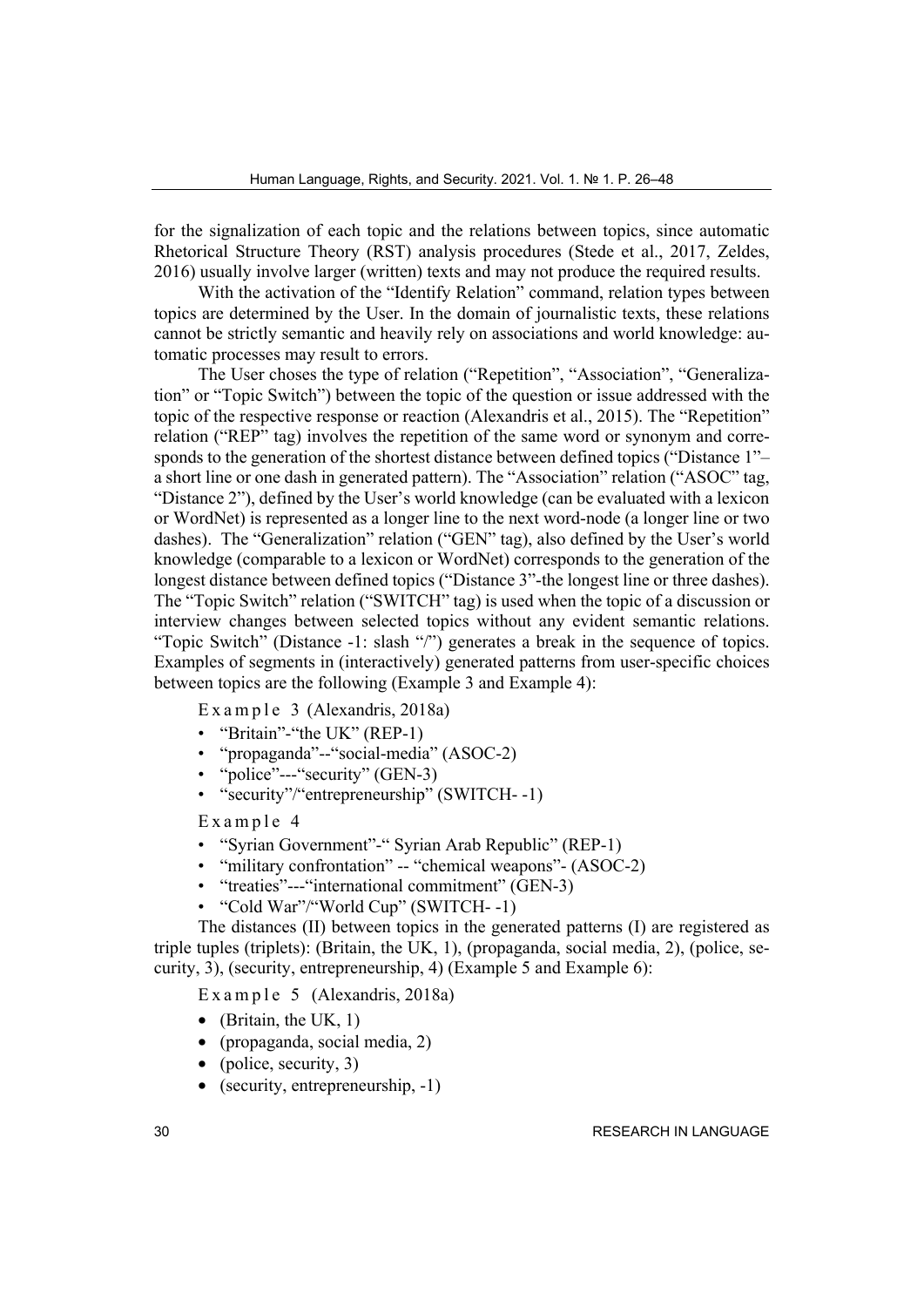Example 6

- (Syrian Government, Syrian Arab Republic, 1)
- (military confrontation, chemical weapons 2)
- (treaties, international commitment, 3)
- (Cold War, World Cup, -1)

The content (i) and form (ii) of the generated patterns (for example, multiple breaks) as visual representations of Cognitive Bias target to depict:

• (1) Degree in which all topics are addressed.

• (2) What topics are avoided – either by changing a topic or by persisting to address the same topic: Observed to be evident in length and form of generated pattern.

• (3) How participants may be lead or even forced into addressing a topic – by association or generalization: This is also observed in length and form of generated patterns.

Therefore, targeting to by-pass Confidence Bias (Hilbert, 2012) of users-evaluators (II), the above-presented points allow the determination of the Speakers-Participants in the conversation (or interview) who were successful in their spoken interaction and the Speakers-Participants who were less successful.

#### **3. Graphic Representations of Word-Relations and Reactions**

As described above, the generated graphic representation is based on the relations of the topics to each other, including distances from one word to another. In previous research (Alexandris, 2018a, Alexandris et al. , 2015), Distances 1, 2 and 3 were depicted as vertical lines from top to bottom, in the case of the generation of a tree-like structure, or as horizontal lines from left to right, in the case of the generation of a graph. Topic switches were depicted as breaks in the continuous flow of the generated graphic representation, generating a new, disconnected point or node. This approach envisioned a possible further development with graphic forms similar to discourse trees (Carlson et al., 2001, Marcu, 1999), however, it presented difficulties in matching points of the generated structure to the respective segments of the spoken text.

The present approach targets to allow the alignment of the generated graphic representation with the respective segments of the spoken text, facilitating a possible integration in transcription tools (Mourouzidis et al., 2019).

Similarly to the approaches presented in previous research (Alexandris, 2018a, Alexandris et al., 2015), the length of the lines between points corresponding to topics depends on the type of distance to the next word-node, with the shortest line corresponding to the relation of "Repetition", related to Distance 1 and the longest line corresponding to the relation of "Generalization", Distance 3.

In the present application, henceforth referred to as "PRAG-GRAPH" (Alexandris, 2020), Distances 1, 2 and 3 correspond to the respective values "1", "2" and "3"  $(y=1, y=2, and y=3)$  depicted in the generated graphic representation. The "Topic Switch" relation ("New Topic") is assigned value "-1" (Figure 1).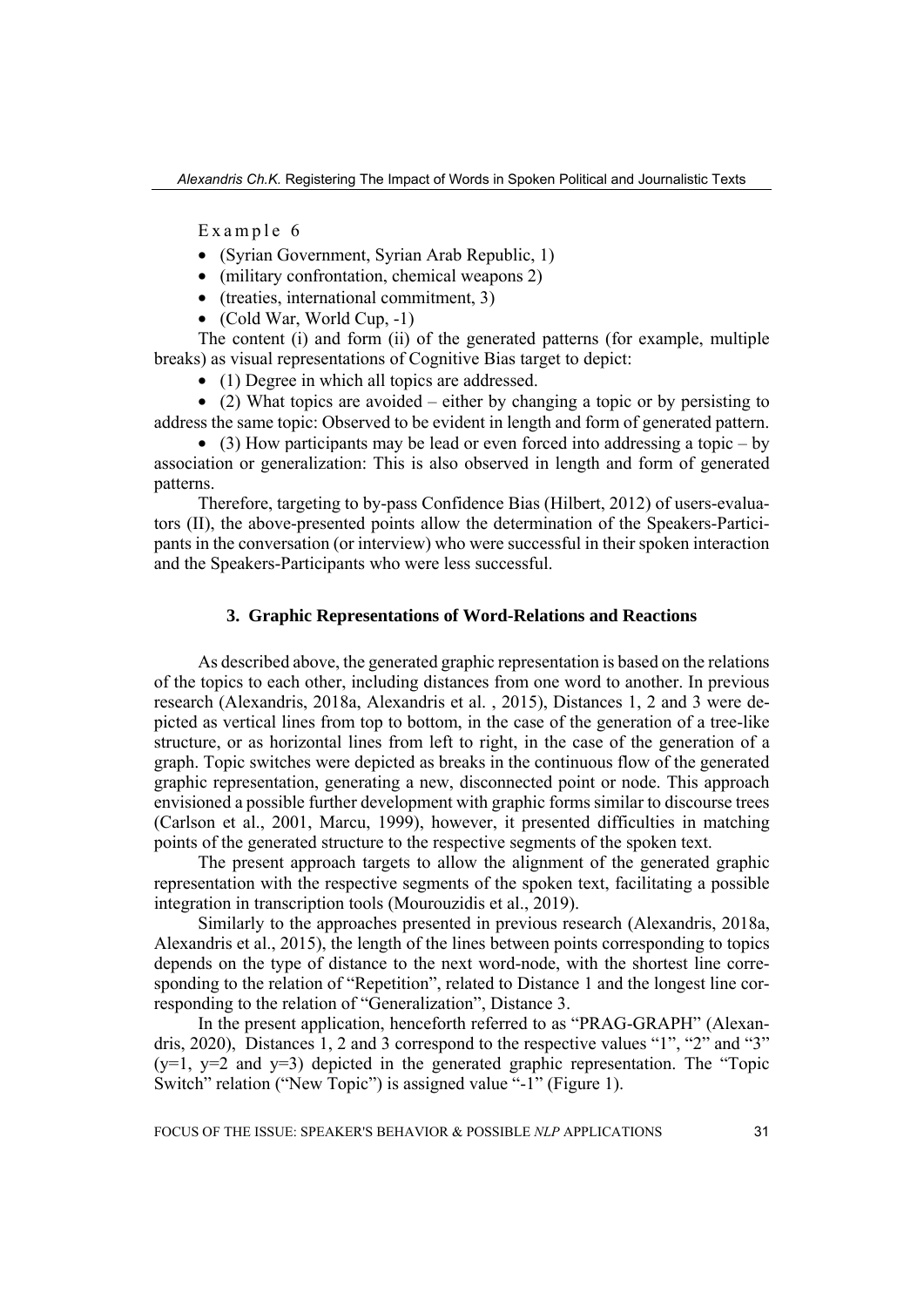

**Figure 1.** Distances and values between topics (Mourouzidis, Floros and Alexandris, 2019)

The starting point of the graphic representation of the spoken interaction depicted in Figure 4.4.1 is point zero (0) in the time frame (x), where  $(x, y) = (0,0)$ . From point 0 there is an occurrence of two (2) keywords and one "Repetition" relation between them, represented as value "1" in the y axis  $(v)$ , where (REP): 1, corresponding to point (1,1) (Mourouzidis et al., 2019).

From the 1<sup>st</sup> to the 2<sup>nd</sup> point (x = 2) of spoken interaction, the 3rd keyword demonstrates an "Association" relation with the previous, 2<sup>nd</sup> keyword, represented as value "2" in the y axis (y), where (ASOC): 2, corresponding to point  $(2, 2)$ .

In the 3rd point of spoken interaction, there is one more  $4<sup>nth</sup>$  keyword and its relation with the previous,  $3<sup>rd</sup>$  keyword is an "Generalization" relation, represented as value "3" in the y axis (y), where (GEN): 3, corresponding to point  $(3,3)$ .

In the  $4<sup>th</sup>$  point of spoken interaction, the  $5<sup>th</sup>$  keyword demonstrates a "New Topic" relation with the previous, 4<sup>rth</sup> keyword, represented as value "-1" in the y axis  $(y)$ , (NEW TOPIC): -1, corresponding to point  $(4,-1)$ .

Two "Generalization" relations follow in the spoken interaction, where the relation between the  $6<sup>th</sup>$  keyword and the previous,  $5<sup>th</sup>$  keyword and the following  $7<sup>th</sup>$  keyword is represented as value "3" in the y axis (y), where (GEN): 3, corresponding to points  $(5,3)$  and  $(6,3)$ .

Between the  $6<sup>th</sup>$  point and the  $7<sup>th</sup>$  point there is a "Repetition" relation between keywords, represented as value "1" in the y axis (y), where (REP): 1, corresponding to point (7,1). The  $8<sup>th</sup>$  point is related to the previous  $7<sup>th</sup>$  point with an "Association" relation between keywords, represented as value "2" in the y axis (y), where (ASOC): 2, corresponding to point (8,2).

A sequence of three "Generalization" relations follow in the  $9<sup>th</sup>$  to  $11<sup>th</sup>$  point in the spoken interaction, where the relation between the  $10<sup>th</sup>$  keyword and the previous,  $9<sup>th</sup>$  keyword and the following 11<sup>th</sup> and 12<sup>th</sup> keywords is represented as value "3" in the y axis (y), where (GEN): 3, corresponding to points  $(9.3)$ ,  $(10.3)$  and  $(11.3)$ .

Finally, in the  $12<sup>th</sup>$  point of spoken interaction, there is one more  $13<sup>th</sup>$  keyword and its relation with the previous,  $12<sup>th</sup>$  keyword, is an "Association" relation between them (ASSOC): 2, corresponding to point (12, 2) (Mourouzidis et al., 2019).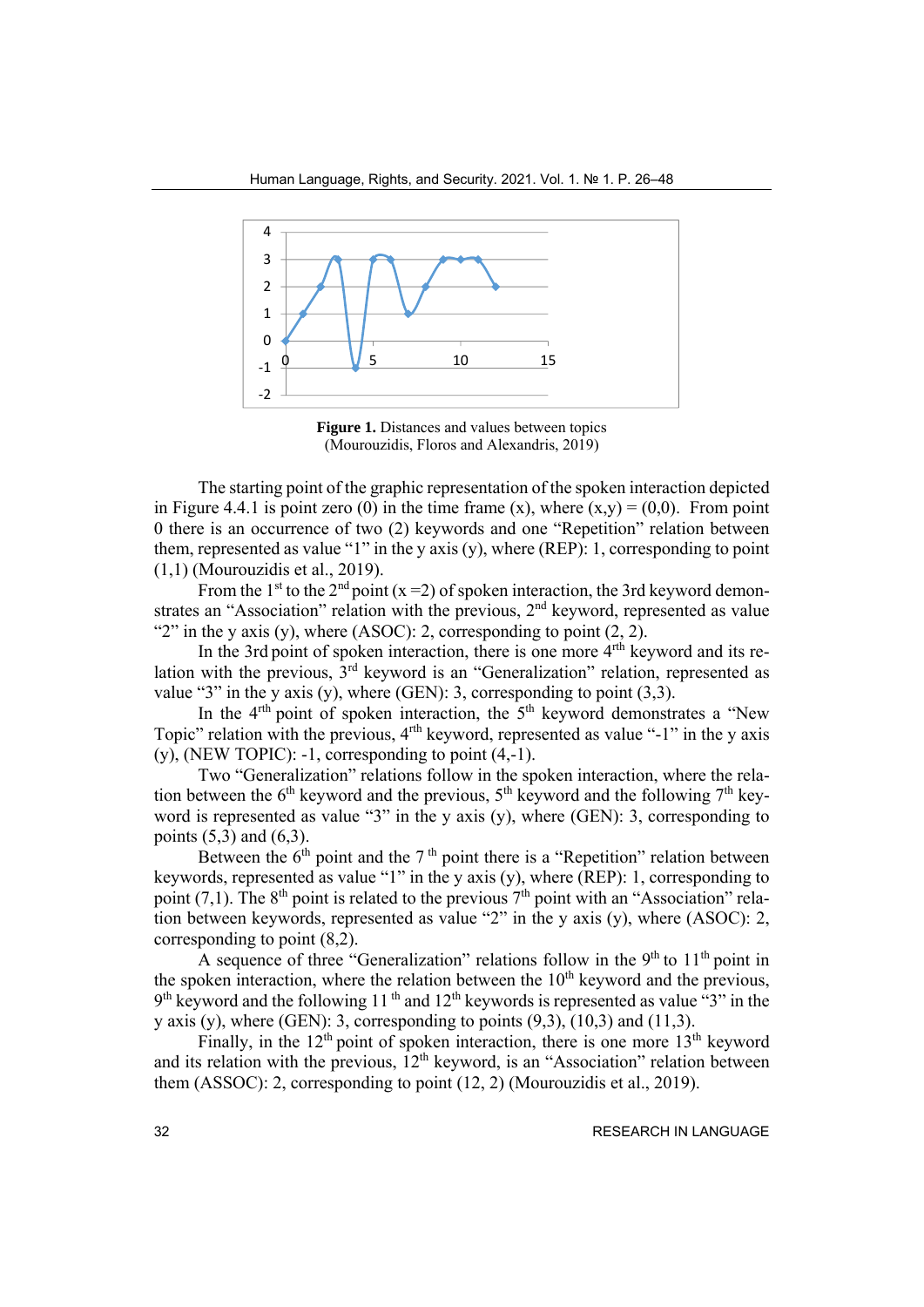## • **Graphic Representation and Relation Type**

Empirical data so far demonstrates a predominance of "Association" relations, a slightly lower occurrence of "New Topic" and "Generalization" relations and a low occurrence of "Repetition" relations. In the following examples (Figures 2-5) we present dialogue segments of 12 seconds (12 sec) with 13 word-topics and 12 relations between each word-topic, where  $x =$  the instances of keywords within the time frame and  $y =$  relation between two topics (Mourouzidis et al., 2019).

A remarkable predominance of specific types of relations results to the generation of characteristic types of graphic representations. As previously described above, the overall shape of the generated graphic representation is dependent on the mostly occurring relation types in the discourse structure of the interview or discussion. (Mourouzidis et al., 2019) The graphic representation in Figure 2 demonstrates a high frequency of "Repetition" relations with a development around the value  $y=1$  level, with eight (8) registered "Repetition" relations. The generation of a graphic representation of multiple high peaks is illustrated in the example in Figure 3 corresponding to transcripts of available online interviews. The characteristic plateau-like shape (Mourouzidis et al., 2019) of the peaks in the generated graphic representation is affected by the relatively high percentage of "Association" relations on the value  $y=2$ level.



**Figure 2.** Generated graphical representation with a "Repetition" relation (Mourouzidis, Floros and Alexandris, 2019)

Characteristic graphic representations are generated with a relatively high percentage of "New Topic" (change of topic –"Topic Switch") relations, creating a notable sequence of sharp peaks with multiple sharp drops in the value  $v=-1$  level (Figure 4) (Mourouzidis et al., 2019). The characteristic high plateau-like shape of the peaks in the generated graphic representation (Mourouzidis et al., 2019) is generated by the relatively high percentage of "Generalization" relations on value y=3 level, in which the "Generalization" (GEN) relation between topics is repeated seven (7) times (Figure 5).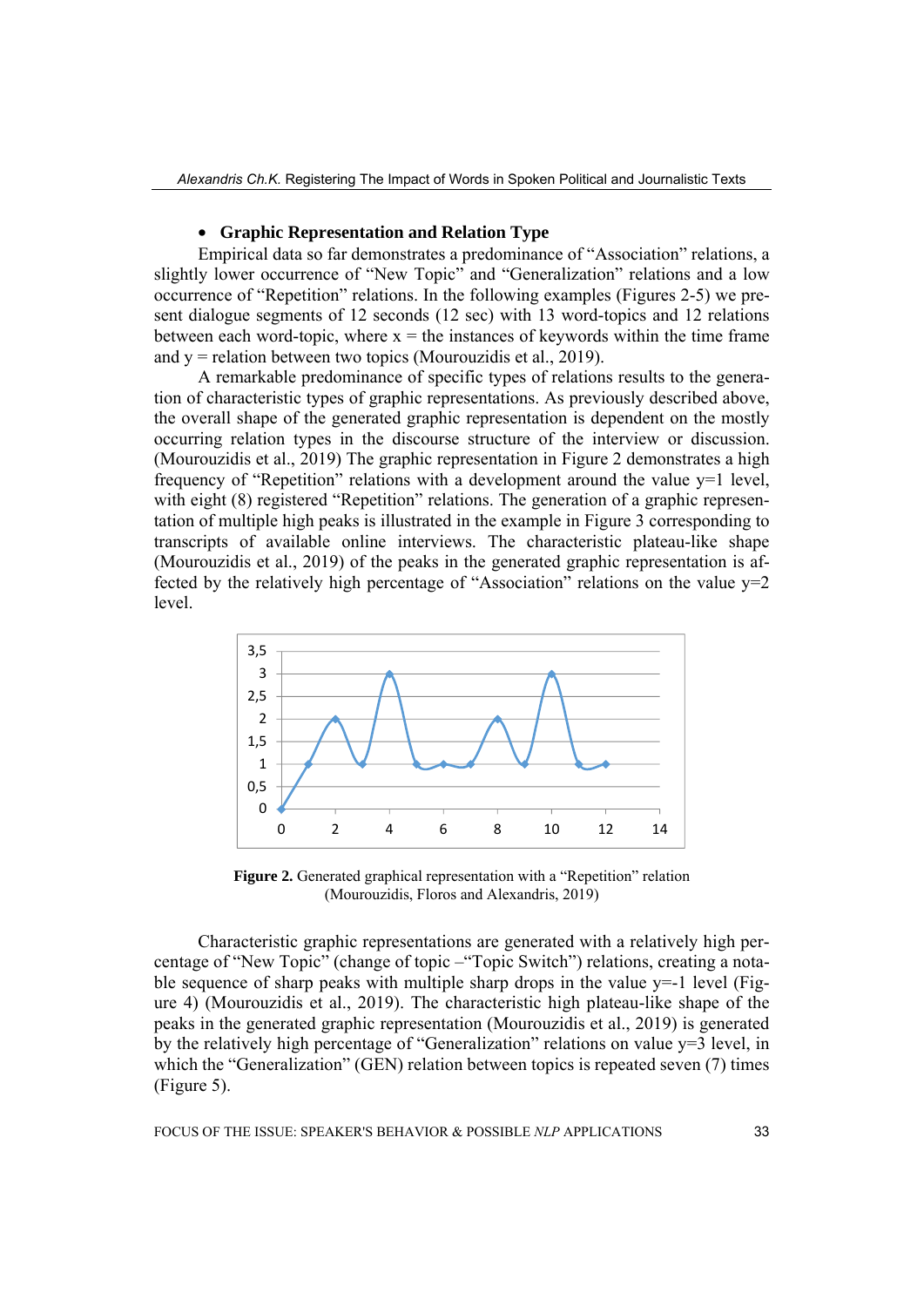

**Figure 3:** Generated graphical representation with multiple "Association" relations (Mourouzidis, Floros and Alexandris, 2019)



**Figure 4.** Generated graphical representation with multiple "Topic Switch" relations. (Mourouzidis, Floros and Alexandris, 2019)



**Figure 5.** Generated graphical representation with multiple "Generalization" relations. (Mourouzidis, Floros and Alexandris, 2019)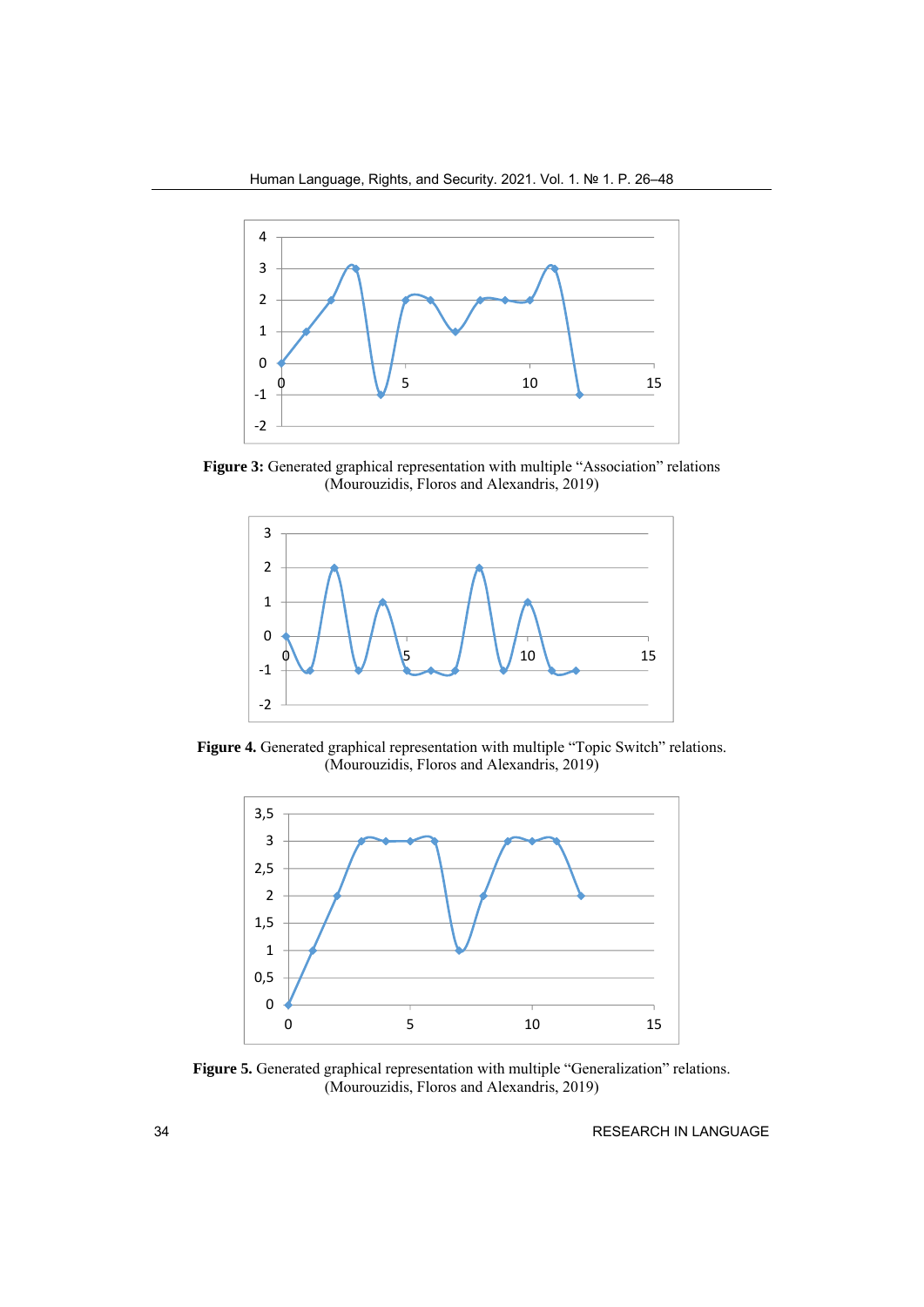## **4. Words, Word-Relations and Cognitive Bias**

Associations and other types of relations between words can be related to Cognitive Bias, in particular, Lexical Bias (Trofimova, 2014) and can also be used to evaluate interviews or discussions and the existence of Cognitive Bias between the Speakers-Participants. The evaluation of spoken interactions may also concern any existing Confidence Bias (a category of Cognitive Bias) (Hilbert, 2012) of the evaluator.

The following definitions of Confidence Bias (Hilbert, 2012) and Lexical Bias (Trofimova, 2014) are presented as types of Cognitive Bias:

• "The *confidence bias* originates in the internal uncertainty of the judge, rather than environmental uncertainty regarding the objective evidence (like conservatism or the exaggerated expectation bias). It refers to subjective uncertainty about the objective facts (see Wagenaar & Keren, 1985). More specifically, the confidence bias is the experimentally confirmed fact that we tend to be overconfident in our judgments when we are fairly certain about something, and under confident when we have a high level of subjective uncertainty (for discussions see Keren, 1997; Liberman & Tversky, 1993; McClelland and Bolger)" (Hilbert, 2012).

• Lexical Bias: **"**Methodological considerations of studies investigating the semantic perception of lexical material: The main challenge in studying the semantic perception of words is the diversity of meanings and associations that people attribute to the words. Meaning appeared to be individually unique and different not only between people from different cultures, social and family background, but also between all individuals" (Trofimova, 2014).

Simultaneously, the perceived relations-distances between word-topics perceived by the User, related to the above-stated type of Lexical Bias (Trofimova, 2014), are generated and measured in the above-presented form of triple tuples (Example5 and Example 6). Varying degrees of familiarity and bias with topics discussed in spoken journalistic texts result to different perceptions of successful conversations or debates. Therefore, evaluators may "forgive" any complications or mistakes.

It is also observed that data from transcriptions and respective visual representations created so far indicates cases of observed differences between identified topic relations among some journalists that are non-native speakers of English (especially in respect to "ASOC" and "SWITCH"). Differences may in some cases be attributed to lack of world knowledge of the language community concerned (Paltridge, 2012, Hatim, 1997, Wardhaugh, 1992), particularly in non-native speakers. This implies that the international audience may often perceive and receive different and/or incomplete information in respect to evaluating conversation and interaction (Yu et al., 2010, Alexandris, 2010, Ma, 2010, Pan, 2000). Topics and words generating diverse reactions and choices from Users result to the generation of different forms of generated visual representations for the same conversation or interaction (Example 7):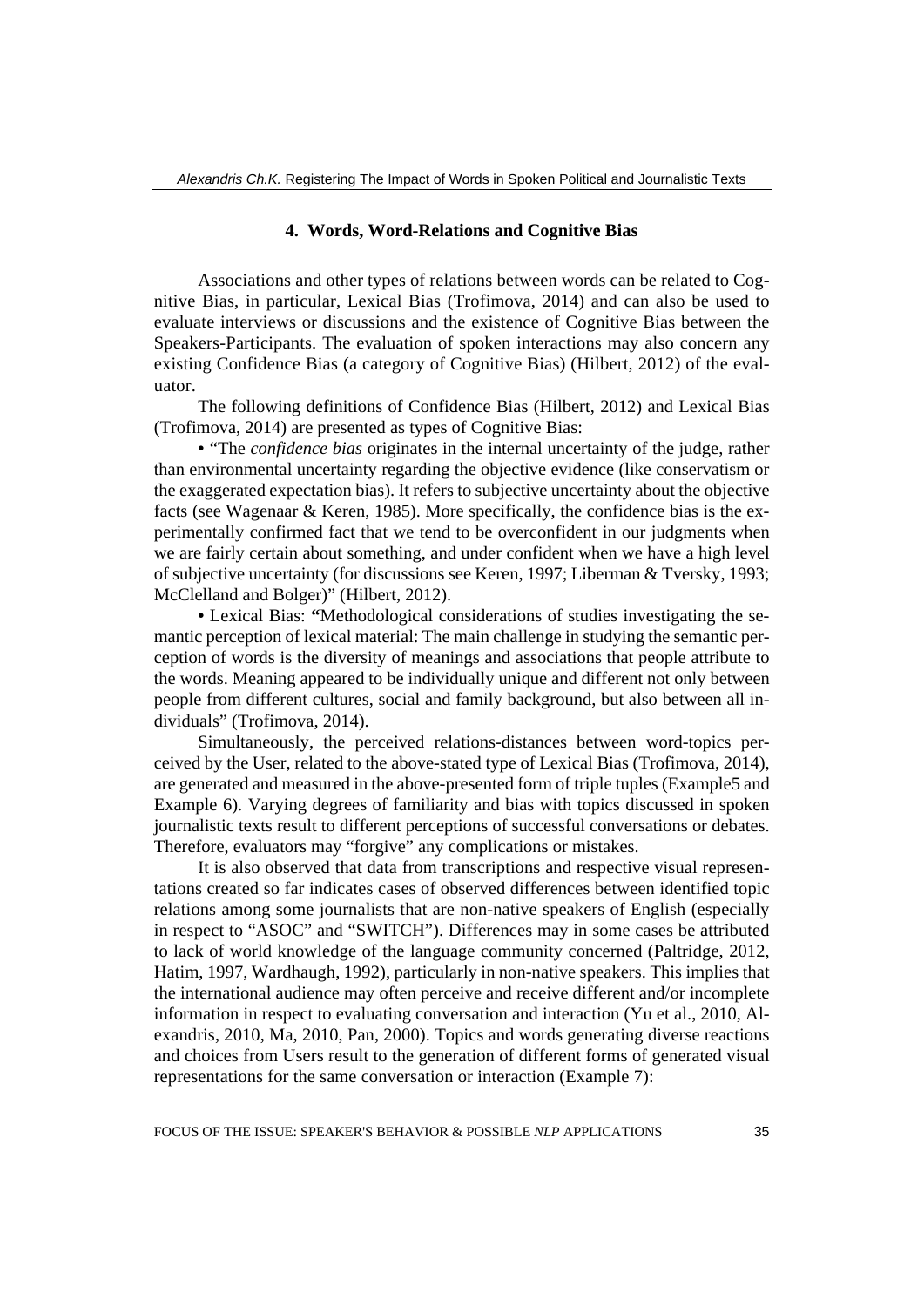Example 7 (Alexandris, 2018a)

- "Country Z" "defence spending" (ASOC) or (SWITCH)
- "Country Z" "defence spending" (ASOC)
- "Country Z" / "defence spending" (SWITCH)

In Example 7, the "Country Z" (in this case, the United States of America) can be associated with "defence spending" for the American audience (ASOC). For an international audience, the concepts "United States of America" and "defence spending" may be perceived as unrelated to each other and are, therefore, evaluated as a change of topic (SWITCH) in a discussion or interview.

## • **Lexical Bias in "Gravity" and "Evocative" words**

Lexical Bias (Trofimova, 2014) concerning the semantic perception of words is observed to be associated with "Gravity" and "Evocative" words (Alexandris, 2018b), constituting commonly used, semantically "primitive" nouns, verbs, adjectives or adverbs that may sometimes be problematic when it comes to their correct interpretation and transfer in another language. Both "Gravity" words and "Evocative" words are related to socio-cultural elements and can, therefore, be perceived in a different manner by native speakers and the international audience. Differences in the perception of "Gravity" and "Evocative" words may be linked to Cognitive Bias in regard to their meaning and to the evaluation of the overall spoken interaction.

In the research presented, Cognitive Bias is attributed to a large extent to current political and context-specific associations which may vary among Speakers. However, "Gravity" words (for example, "country" or "people") and "Evocative" words may be the same for many Speakers belonging to the same native language and/or same language community (Alexandris, 2020). (Example 8, Example 9 and Example 10).

E x a m p l e  $8$  (Alexandris, 2020).

Fragments of interviews and relation of topics (names of countries, nations and people withheld):

• Citizens – Laws – *National –* state – *country* Nationals – minority group – people – country – *country's* culture – nationalist – nationalism – violence – Law

E x a m p l e  $9$  (Alexandris, 2020).

Fragments of interviews and relation of topics (names of countries, nations and people withheld):

• Country's Economy – country's people – country's Economy – country's people – country's foreign policy (with country X) – country X's people – country' Xs foreign policy (with other countries) – country's people

Example 10

Fragments of interviews and relation of topics: Sequence of associations (names of countries, nations and people withheld):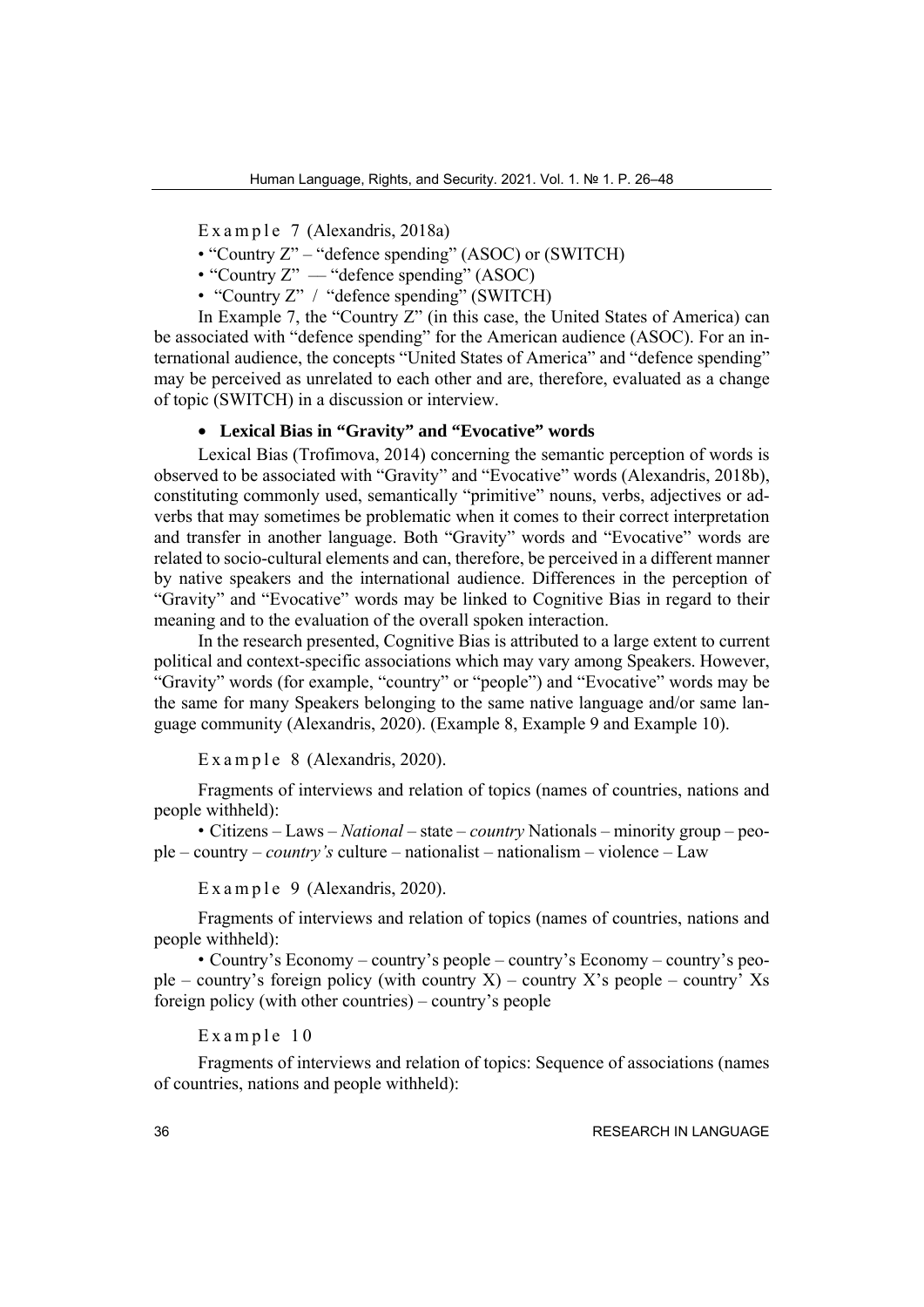• military confrontation – chemical weapons – strikes – danger – crisis – consequences – punishment

It is often observed that the semantic equivalent of the same word in one language sometimes may appear more formal or with more gravity than in another language. These words with "gravity" in their meaning may either emphasize the role of the word in an utterance or be related to word play and subtle suggested information. In particular, the presence of such words may contribute to the degree of formality or intensity of conveyed information in a spoken utterance.

These differences between languages are often related to polysemy, where the possible meanings and uses of a word seem to "cast a shadow" over its most commonly used meaning. Therefore, the most commonly used meaning, appearing as the "first" meaning in a dictionary, online lexicon or translation memory, may not always correspond to a correct transfer in the target language.

For example, the word "lazy" has a negative connotation in English, but in some contexts, it is also associated with the meaning of "laid back" ("a lazy afternoon"). The equivalent of "lazy" in German, the word "faul" may, in some contexts, appear to be of too negative "gravity" to accurately correspond to the English word "lazy" (Alexandris, 2018b). We note that in German the word "faul" also means "rotten", for example, "faule Eier" ("rotten eggs"). Another example of polysemy which may be related to the "gravity" of a word connected to its multiple meanings is "logos" in Greek, which is connected to meanings such as "speech", "logic", "intelligence", "reason", "word of honour", "ratio" (in mathematics) and even "God" (in religious texts) (Alexandris, 2018b).

Furthermore, some words may contain semantic features characterizing them with exact opposite of "gravity", namely a lack of "gravity". A typical example is the word "pink" in American English (Example 11), even the word "nice" (Example 12), as opposed to the word "trust" (Example 12). In both cases, "Gravity" is observed to be a feature to apply in both cases and can be marked as either "+ Gravity" or "-Gravity".

Such words can often be related to Lexical Bias concerning semantic perception (Trofimova, 2014) (presented in the following section). International speakers may misinterpret the intention of a native speaker due to the "gravity" of words in their native tongue: Word play and subtle suggested information may often be unnoticed by an international public in political discussions and interviews.

Words with perceived "gravity" in their semantic content that can create complications in their correct interpretation, transfer and/or processing are linked to the following properties: (a) Commonly used, semantically "primitive" nouns, verbs, adjectives and adverbs and (b) Polysemy – multiple uses and meanings.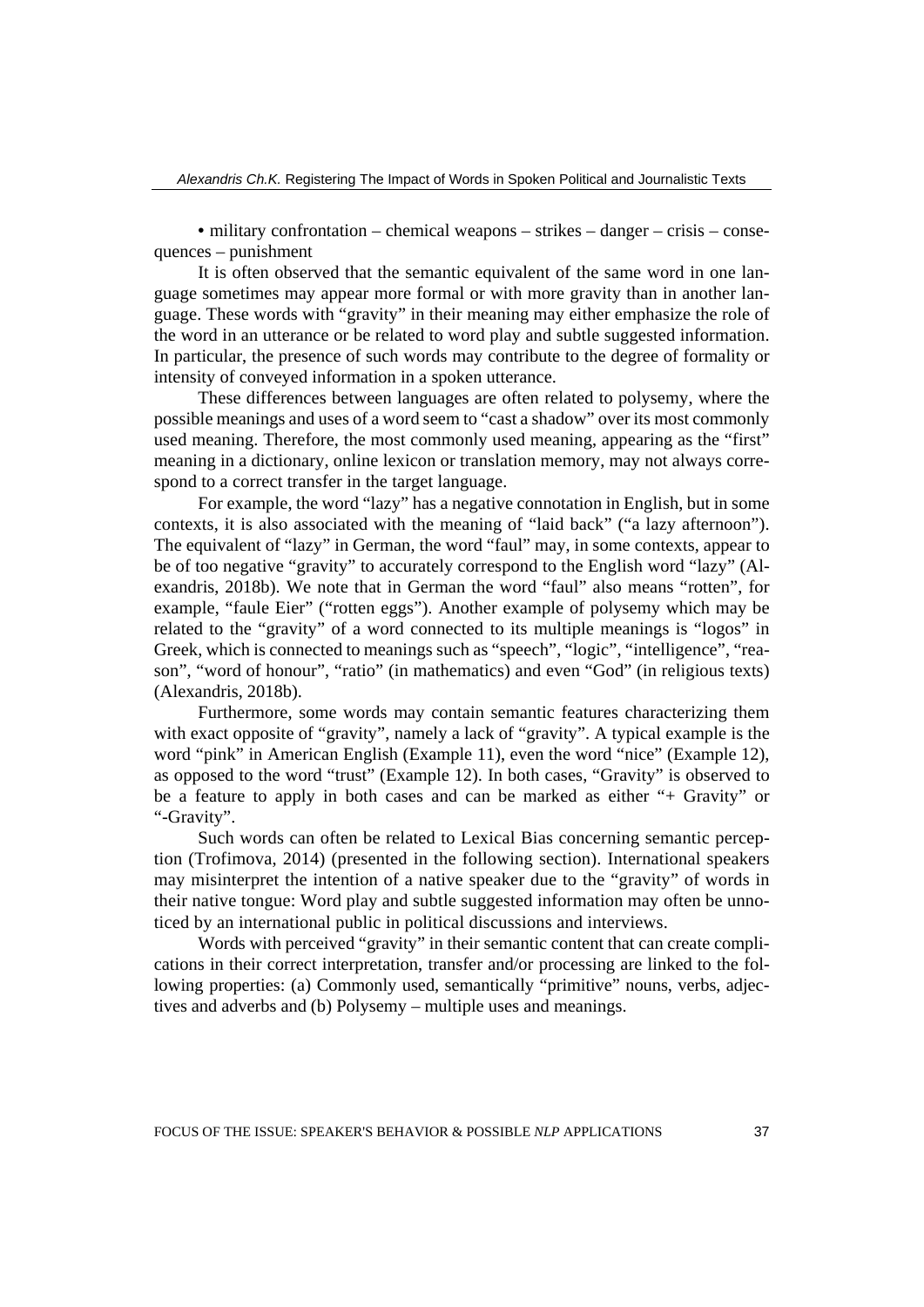E x a m p  $le$  1 1 (Alexandris, 2020)

"**pink**" (American English)

pink ("tickled pink" – American English: very pleased)

https://dictionary.cambridge.org/dictionary/english/tickled-pink pinkie/ pinky = the smallest finger of a person's hand (American English) https://dictionary.cambridge.org/dictionary/english/pinkie#translations

and that really, truly, deep down and with a pinky swear,

https://www.theatlantic.com/politics/archive/2018/07/the-russians-are-coming/565478/

E x a m p l e  $12$  (Alexandris, 2020)

Transcribed Spoken Test:

Foreign Minister Sergey Lavrov's interview with BBC HardTalk 720-16-04-2018

*Question:* You say there is no **trust**. You mean zero **trust** now between Russia and the United States?

*Sergey Lavrov:* I said they are losing the last remnants of trust – which is not yet zero.

*Question:* Not yet zero. I just wonder: as Foreign Minister of Russia when you wake up in the morning and you read on Twitter the words of the United States President and the Commanderin-Chief saying in essence: Get ready Russia; our nice, new, smart missiles are coming – what do you make of that?

*Sergey Lavrov:* Well that the President of the United States writes his tweet.

*Question:* And your response to those tweets is?

*Sergey Lavrov:* Well, the proof of the pudding is in the eating, as you know. So, we waited for these smart new – what else was there? – **nice** missiles to be used at the attack and we calculated that two thirds of them did not reach their target because they were intercepted.

Another word group that can be related to Lexical Bias concerning their semantic perception (Trofimova, 2014) is a group which we refer to as "evocative" words. Similarly to the above-described category, "evocative" words are commonly used, semantically "primitive" nouns, verbs, adjectives or adverbs. Their evocative element concerns their "deeper" meanings related to their use in Tradition, in Music and in Literature and sometimes may be related to emotional impact in discussions and speeches.

Since this word category concerns common every-day words, their evocative features are less obvious and are not always consciously used or perceived by native speakers. As in previously presented words with "gravity" in their meaning, with "evocative" words, word play and subtle nuances in expressions may often be unnoticed by an international audience.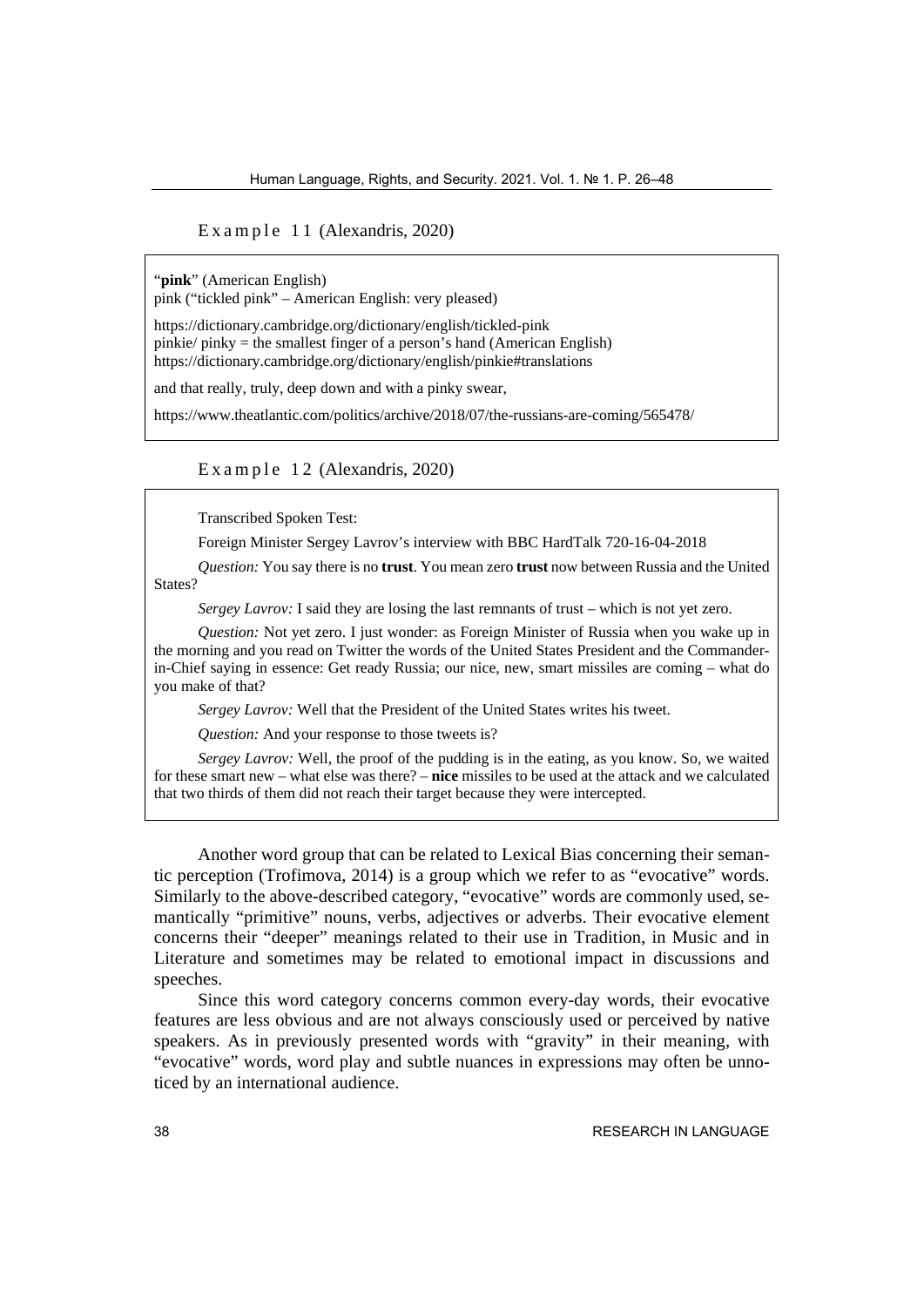In contrast to "Gravity" words, "Evocative" words usually contribute to a descriptive or emotional tone in an utterance. These common words may be related to concepts such as colours, for example,"grau" ("grey") in German or the natural world, for example, "thalassa" ("sea") in Greek or "moon" in English.

Words with "evocative" usage in specific contexts often co-occur with words with a positive or a negative connotation or with a scholarly or vulgar usage. For example, the word "Hund" (German: "dog") co-occurs with the word "Verlierer" (German: "loser") and is used with its evocative properties (Example 13).

E x a m p l e  $13$  (Alexandris, 2020)

https://www.berliner-zeitung.de/politik/kommentar-zum-aerger-in-der-cdu-angela-merkel-mussihren-politischen-nachlass-regeln-29639694

Berliner Zeitung, 20.07.2018

Entsetzen, Enttäuschung und Unruhe zeigt sich schließlich in ihrer Partei, die darin zumindest fürs Erste (mal) sogar die SPD übertrifft, was man erstmal schaffen muss. Wochen- und monatelange Verhandlungen sind vorbei, die Phase der Ungewissheit beendet – und die CDU schleicht sich davon wie ein geprügelter **Hund,** ein reichlich gefledderter Verlierer, und die Müdigkeit der Vorsitzenden nach langen Nächten tut ihr Übriges. Ein Aufbruch soll die neue Regierung qua Eigendefinition vermitteln. Der größte Partner überlässt das erstmal den anderen.

[…]

Erneuerung ist das Stichwort – das Interessante ist, dass die Erneuerung darin bestehen soll, ein Stück weit zurückzukehren zur "alten CDU", wenn auch nicht gleich zum Kinder-Küche-Kirche-Modell vielleicht.

These words are not easily detected with automatic procedures. However, in many cases they either receive prosodic emphasis and/or their phonetic-phonological features are intensified when articulated by native speakers. These elusive words are linked to the following properties: (a) Commonly used, semantically "primitive" nouns, verbs, adjectives and adverbs, (b Commonly used in tradition, in music and in literature and (c) Often have prosodic and phonetic-phonological features intensified. The intensification of phonetic-phonological features and/or the use of prosodic emphasis in "evocative" words underlines the "deeper" levels of the semantics of the word in question.

This inherently "deep", complex semantic information is stressed but not determined by Prosody. "Gravity" words and "Evocative" words can be related to languagespecific and culture-specific word categories with similar complex semantics and characteristics defined in other languages such as "Kenayeh" (allusion) words in Arabic and Persian (Kheirandish and Dorri, 2013).

The detection and processing of "Gravity" and "Evocative" words is not easily integrated in automatic procedures. A more realistic approach would be including this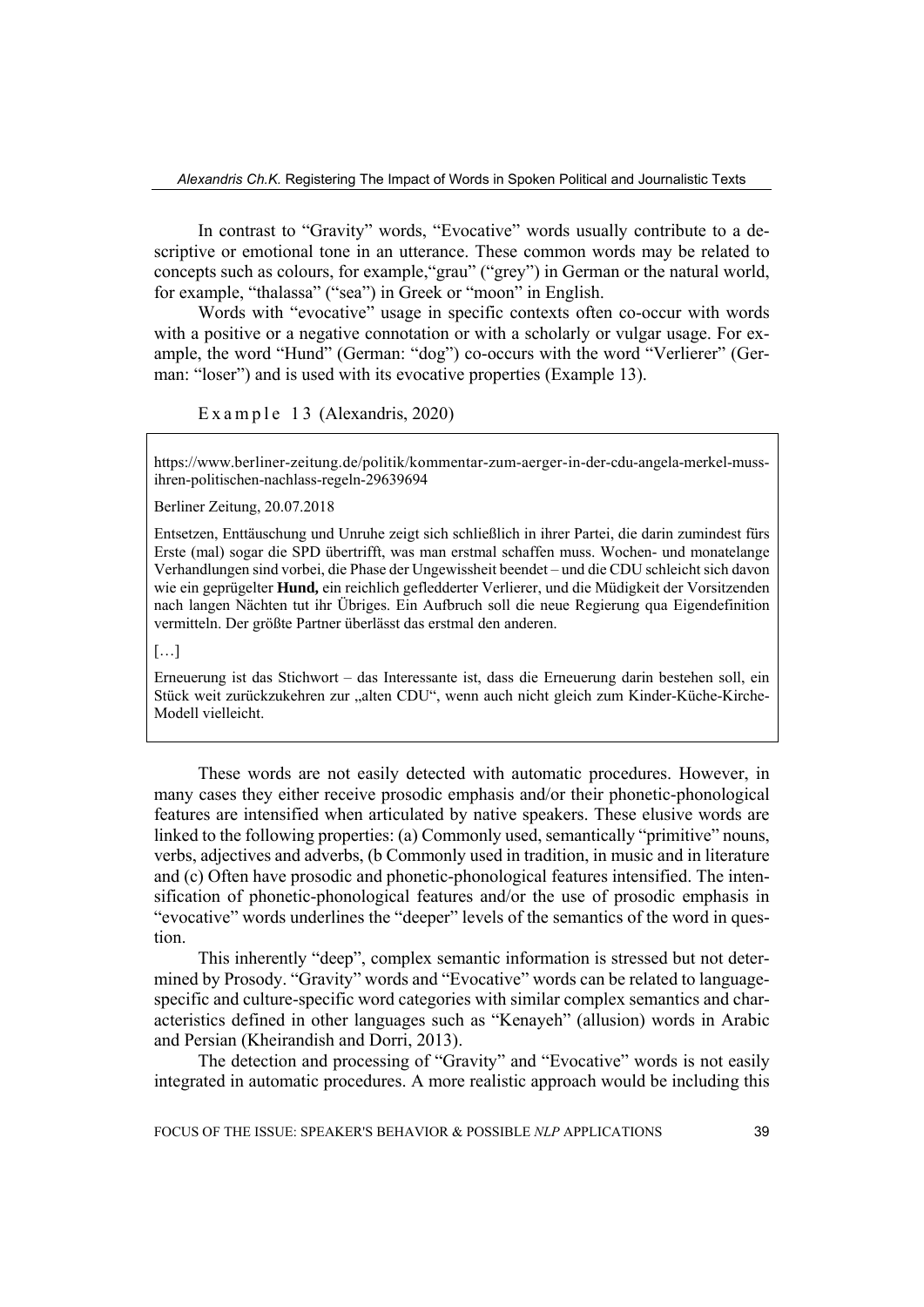word group in post-processing procedures with the aid of resources identifying typical contexts in which the words occur, as well as possible collocations (Alexandris, 2020). The use of transcribers or other speech processing tools is required for the integration and processing of distinctive phonetic and phonological features or any other form of special prosodic features, if applicable (Alexandris, 2020).

## **5. Words Generating Tension in Spoken Interviews and Discussions**

Word-topics may also be linked to the generation of tension between Speakers-Participants. Word-topics may ignite tension by Association, but also by any existing socio-culturally determined semantic features, such as the case of "Gravity" and "Evocative" words. Points of possible tension and/or conflict between Speakers-Participants are referred to as "hot spots" in previous research (Alexandris, 2019, Alexandris 2020). In this case, the words and related topics related to the generation of tension between Speakers-Participants may be detected in the signalized points of tension. Special emphasis is placed in discussions and interviews containing larger speech segments where there is a specific agenda and a defined protocol in turn-taking (in contrast to spontaneous turn-taking, among other turn-taking forms, Taboada, 2006, Wilson and Wilson, 2005, Sacks et al., 1974). In the case of discussions and interviews containing larger speech segments, phenomena signalizing tension and conflict such as avoidance or switching of topic (Alexandris et al., 2015) or interruptions are less common than the case of multiparty-discussions or interactions with small speech segments. However, in the case of larger speech segments, tension can be registered with the detection and signalization of "hot spots", as described in previous research (Alexandris, 2019, Alexandris 2020).

## • **Signalizing Points of Tension in Spoken Interviews and Discussions**

The signalization of "hot spots" is based on the violation of the Quantity, Quality and Manner Maxims of the Gricean Cooperativity Principle (Grice, 1975). Cognitive Bias is registered by comparing content of the Speaker turns in the signalized "hot spots" and assigning a respective value (Alexandris, 2019).

In a discussion or interview, "hot spots" concern speech segments where there is a recognition of speaker turns, namely a switch between Speaker 1 and Speaker 2 by the Speech Recognition module of the System / transcription tool. Even if Speakers-Participants display a calm and composed behaviour, the signalization of multiple "hot spots" indicates a more argumentative than a collaborative interaction.

A "hot spot" (Alexandris, 2019) consists of the pair of utterances of both speakers, namely a question-answer pair or a statement-response pair or any other type of relation between speaker turns. In the case of automatic detection, (Alexandris, 2019), the first 60 words of the second speaker's (Speaker 2) utterance are processed (approximately 1–3 sentences, depending on length, with the average sentence length of 15– 20 words, Cutts, 2013) and the last 60 words of the first speaker's (Speaker 1) utterance are processed (approximately 1–3 sentences, depending on length).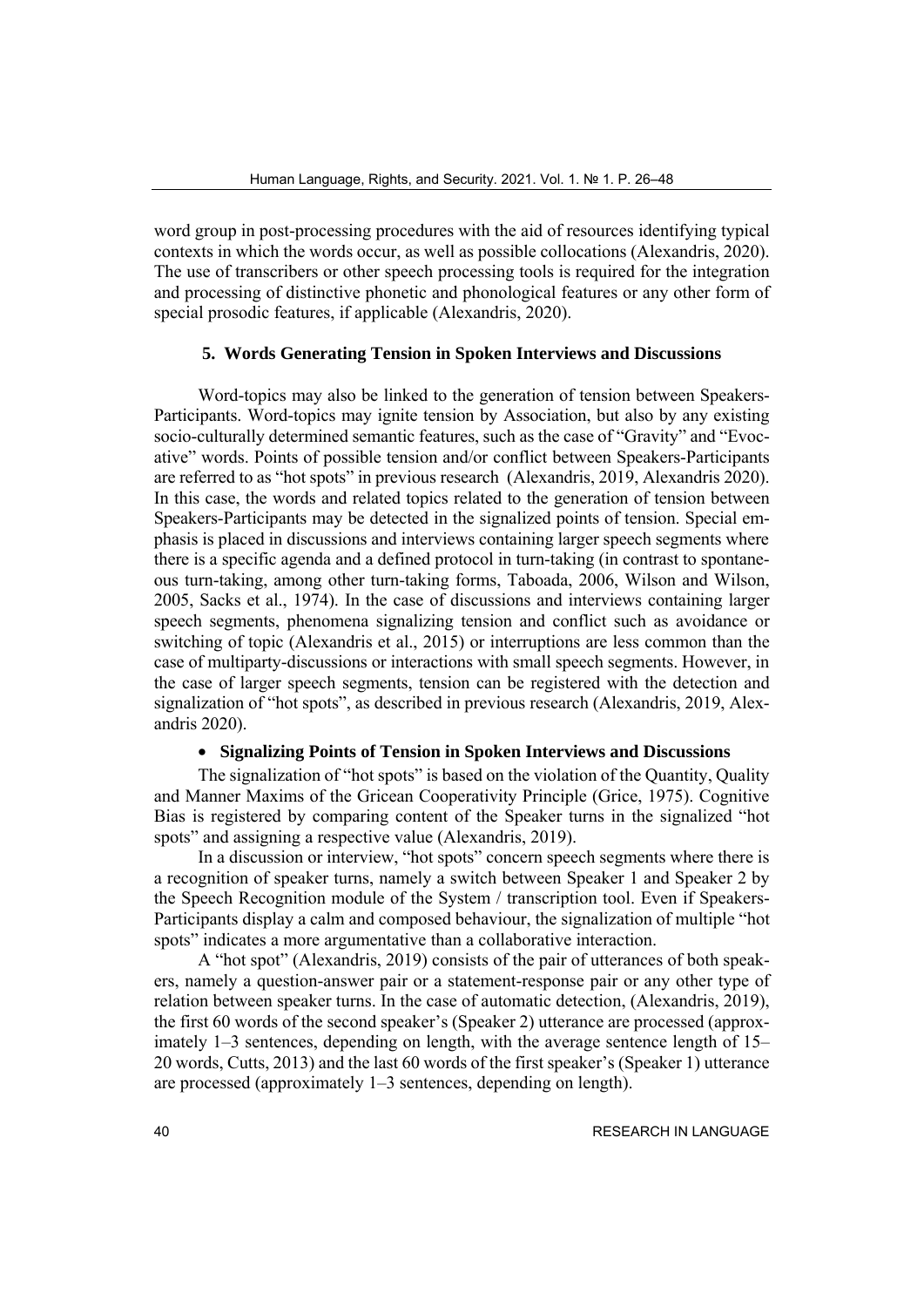The speaker turns are extracted to a separate template for further processing, containing not only the detected segments but also the complete utterances consisting of both speaker turns of Speaker 1 and Speaker 2.

E x a m p  $\leq 14$ . Signalization of multiple "hot spots" in a spoken text segment (Alexandris, 2020).

```
Spoken text (Overview): 
(S1 / S2 = Speaker1 / Speaker 2) Speaker turns in a transcription tool:
Speaker1 / [text]
Speaker 2 [text]
--- {…} 
Speaker 1 / [text] [hot-spot-1]
Speaker 2 [text] [hot-spot-1]
 --- {…} 
Speaker 1 / [text] 
Speaker 2 [text]
 --- {…} 
Speaker 1 / [text] [hot-spot-2] 
Speaker 2 [text] [hot-spot-2]
--- {…} 
Speaker 1 / [text] [hot-spot-3]
Speaker 2 [text] [hot-spot-3]
--- {…} 
Speaker 1 / [text] 
Speaker 2 [text]
--- {…} 
Speaker 1 / [text] [hot-spot-4]
Speaker 2 [text] [hot-spot-4]
--- {…} 
Speaker 1 / [text] 
Speaker 2 [text]
--- {…} 
Speaker 1 / [text] [hot-spot-5]
Speaker 2 [text] [hot-spot-5] 
 --- {…}
```
Prosodic emphasis is included in the conditions related to "hot spot" identification (Alexandris, 2019). Specifically, for a segment of speaker turns to be automatically identified as a "hot spot", at least two of the following three conditions (1), (2) and (3) must apply to one or to both of the Speaker's utterances:

(1) "Additional, modifying features: In one or in both speakers' utterances in the segment of speaker turns there is at least one phrase containing a sequence of two adjectives (ADJ ADJ) (a) or an adverb and an adjective (or more adjectives) (b) (ADV ADJ) or two adverbs (ADV ADV) (c). These forms of adjectival or adverbial phrases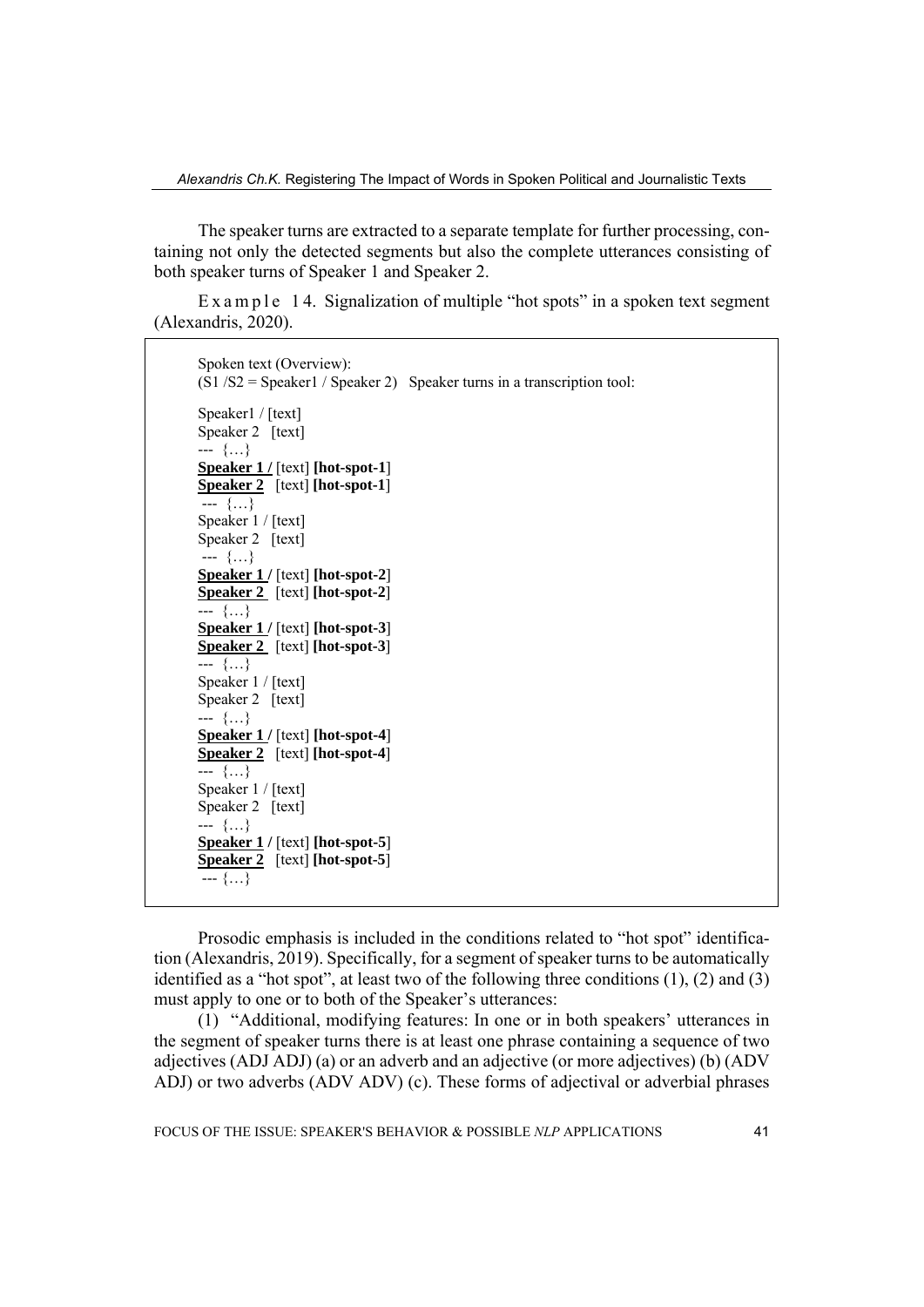are detectable with a POS Tagger (for example, the Stanford POS Tagger)" (Alexandris, 2019).

(2) "Reference to the interaction itself and to its participants with negation. In one or in both speakers' utterances, the subject of the sentence containing the negation is "I" or "you"  $((I/You)$  "don't", "do not", "cannot") (a) and in the verb phrase  $(VP)$ there is at least one speech-related or behaviour verb-stem referring to the dialogue itself (b) (for example, "speak", "listen", "guess", "understand"). This applies to parts of speech other than verbs (i.e. "guessing", "listener") as well as to words constituting parts of expressions related to speech or behaviour ("conclusions", "words", "mouth", "polite", "nonsense", "manners"). The different forms of negation are detectable with a POS Tagger. The respective words and word categories may constitute a small set of entries in a specially created lexicon or may be retrieved from existing databases or WordNets" (Alexandris, 2019).

(3) "Prosodic emphasis and/or Exclamations. (a) Exclamations include expressions such as such as "Look", "Wait" and "Stop". As in the above-described case (2), the respective words and word categories may constitute a small set of entries in a specially created lexicon or may be retrieved from existing databases or WordNets. (b) Prosodic emphasis, detected in the speech processing module, may occur in one or more of the above-described words of categories (1a, 1b, 1c, 2a and 2b) or in the noun or verb following (modified by) 1a, 1b and 1c" (Alexandris, 2019).

Conditions (1), (2) are directly or indirectly related to flouting of Maxims of the Gricean Cooperative Principle (Grice, 1975). In condition (1), the Speaker violates the Maxim of Quantity in the Gricean Cooperative Principle.

Specifically, in 1a, 1b and 1c, there is extra information added to the basic content of the utterance consisting the necessary information required to fulfil the Maxim of Quantity of the Gricean Cooperative Principle ("Do not make your contribution more informative than is required").

Condition (2) implies a violation of the Gricean Cooperative Principle in respect to the Maxim of Quality ("1. Do not say what you believe to be false", "2. Do not say that for which you lack adequate evidence", Grice, 1975) and/or in respect to the Maxim of Manner (Submaxim 2. "Avoid ambiguity", Grice, 1975) in the utterance of the previous Speaker. In the case of 2a and 2b, the Speaker perceives a violation of the Gricean Cooperative Principle by the previous Speaker. Here, in 2a and 2b, the content of the Speaker's utterance refers to the dialogue itself, mostly functioning as a comment and is not limited to the current topic in question. The content of the previous Speaker's utterance is considered to be unacceptable, ambiguous, false or controversial by the Speaker (Alexandris, 2019).

In an average time of discussions and interviews containing larger speech segments in the Media (30–45 minutes), the benchmark for evaluating a remarkable degree of tension in a discussion is signalized by multiple "hot spots" detected and not sporadic occurrences of "hot spots". Thus, the number of 12 "hot spot" occurrences in longer speech segments in question (30–45 mins) signalizes a low degree of tension.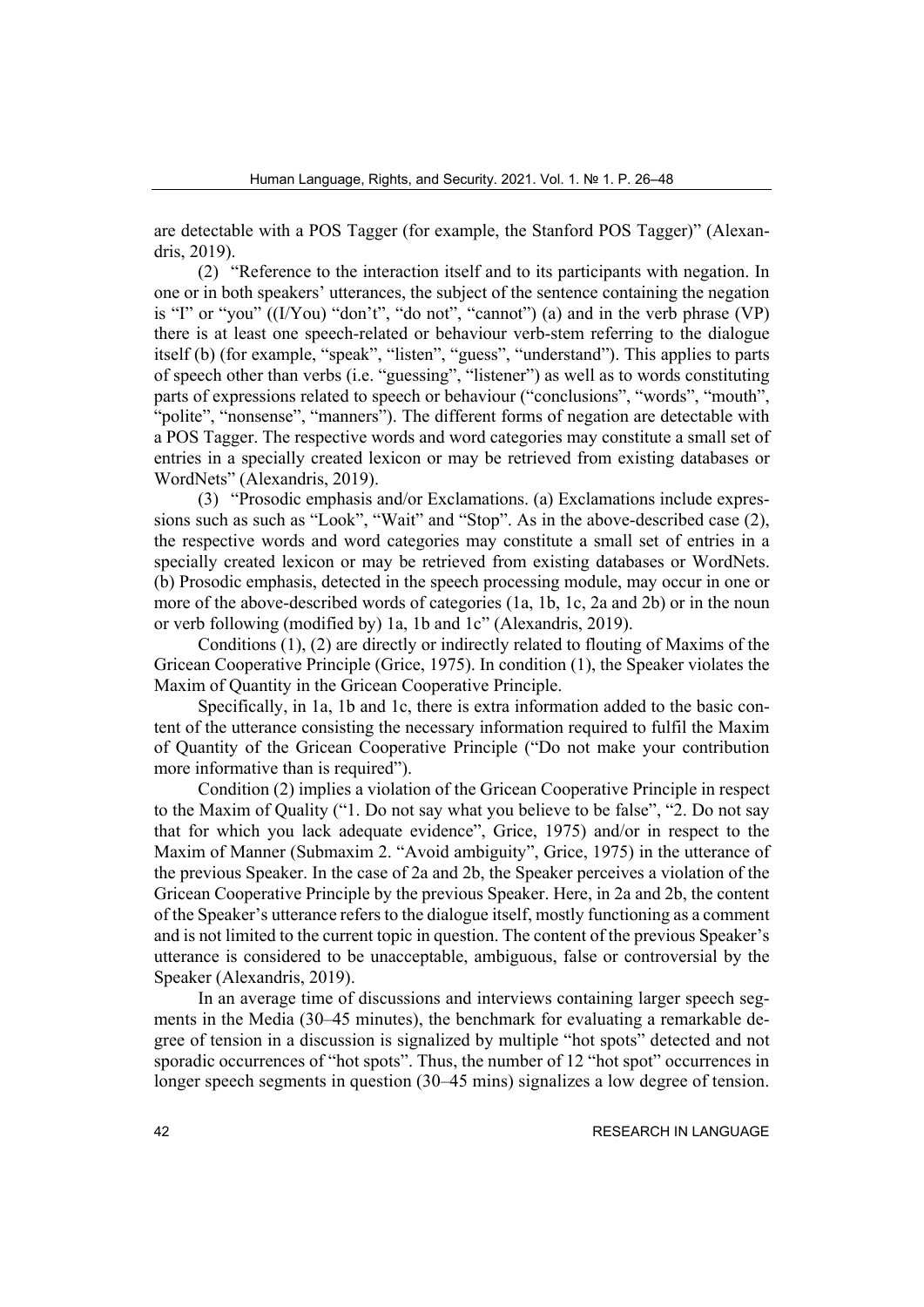A remarkable degree of tension in a 30–45 minute discussion or interview is related to a number of at least 4 detected "hot spots" (where the number of 3 hot spots constitutes a marginal value). A typical example of a dialogue with many detected points of possible tension and/or conflict between Speakers-Participants is an approximately 32 minute long interview with seven (7) registered "hot spots" (Example: BBC – British Broadcasting Corporation: HARDtalk interview by journalist Stephen Sackur on 16th April 2018, name of interviewee withheld).

In a semi-automatic procedure of "taking the temperature" of a transcribed dialogue, the number of detected points of possible tension and/or conflict between Speakers-Participants is measured and calculated in relation to the duration of the discussion or interview in the Media (Alexandris, 2019). Specifically, the benchmark for evaluating a remarkable degree of tension concerns the calculation of the time of discussion / interview (for example, 35 mins) and the number of "hot spots" detected in Speaker turns. The defined benchmark (Y) for evaluating Speaker behaviour is the number of minutes divided by the number of identified speech segments signalized as "hot spots" which should contain a single digit number  $($   $<$  10), if the above-described minimal number of at least 4 detected "hotspots" is calculated. For example, in a 35 minute interview with a number of 5 (five) detected "hotspots", the value is "7" (seven). In this example, the value is below the "Tension" benchmark  $(Y < 10)$  and, therefore, the interview is considered to contain several points of possible tension and/or conflict between Speakers-Participants (Alexandris, 2019).

## • **Words Generating Tension in Spoken Interviews and Discussions**

The signalized "hot-spots" as points of tension between Speakers-Participants may be depicted as a shaded area (Alexandris et al., 2020) in the above-presented generated graphic representations as visual representations of dialog flow and the general pragmatic structure of discussions and interviews (Mourouzidis et al., 2019). Since the generated visual representations are based on the relations of word-topics of each segment of the discussion or interview, with the activation of the "Identify Relation" command (Mourouzidis et al., 2019), words and word-topics generating tension may also be identified by the User. This is illustrated by the following example:

E x a m p  $\leq 15$ . Words generating "hot spots" in a spoken text segments

**Speaker 1 / [text-chemical weapon]** [hot-spot-1] **Speaker 2** [text] **[hot-spot-1**]

**Speaker 1 /** [text-agreement with Country Y] **[hot-spot-1**] **Speaker 2** [text] **[hot-spot-1**]

**Speaker 1 /** [text-(human) rights] **[hot-spot-1**] **Speaker 2** [text] **[hot-spot-1**]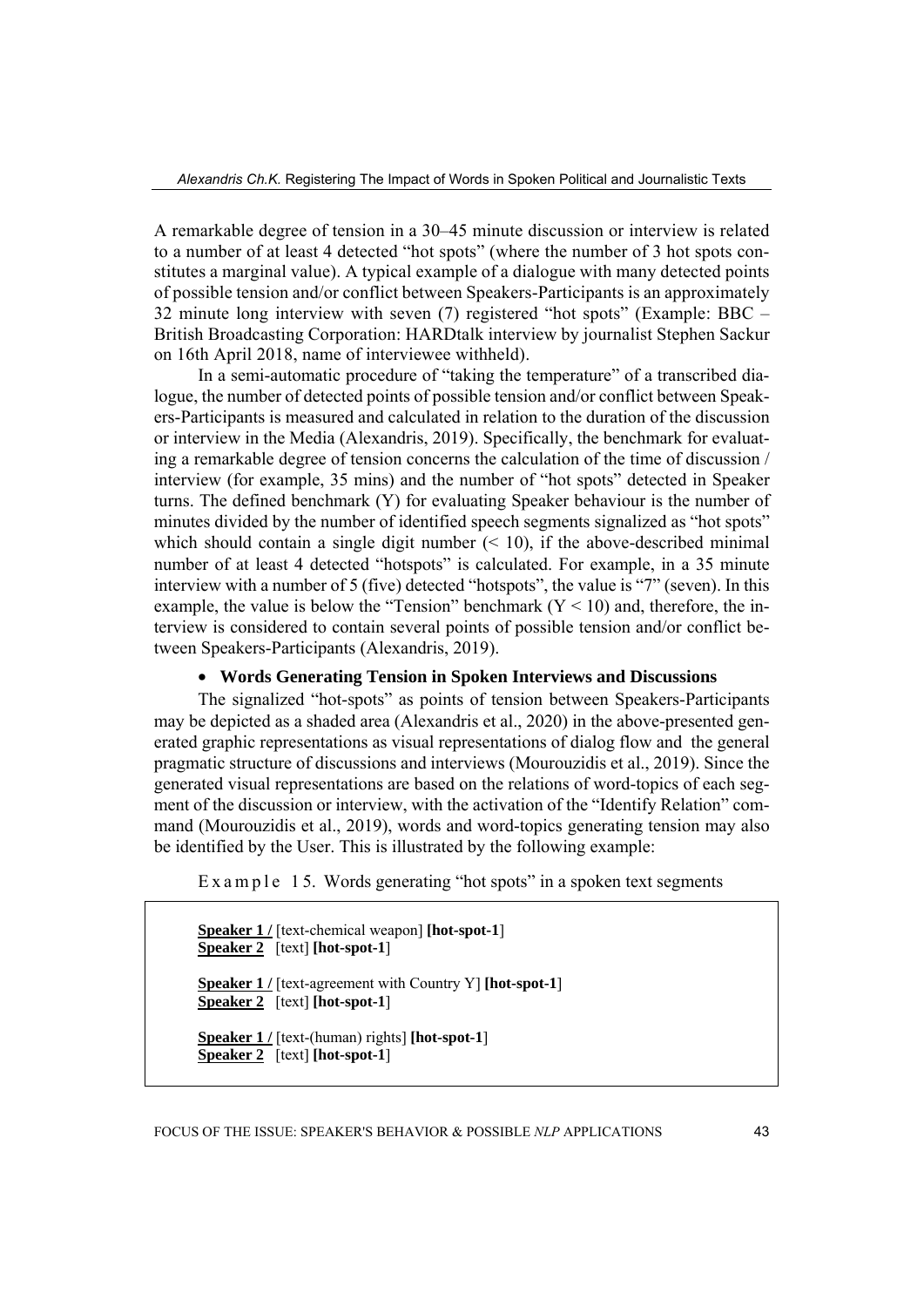The generated points of tension and/or conflict and related benchmarks contributes to an evaluation of Speakers-Participants behaviour and intentions during the interaction.

## **6. Evaluation of Speaker Behaviour and Further Research**

The above-described features, graphic representations, word sequences and values enable the evaluation of the behaviour of Speakers-Participants, depicting possible instances of Lexical Bias (Cognitive Bias) and may also serve for by-passing Confidence Bias of the User-Evaluator of the recorded and transcribed discussion or interview. Furthermore, the above-presented information also allows the identification and detection of additional, "hidden" illocutionary acts not restricted to "Obtaining Information Asked" or "Providing Information Asked", as defined by the framework of the interview or discussion (Mourouzidis et al., 2019). In spoken discussions and interviews, the illocutionary act (Searle,1969, Austin, 1962) performed by the Speaker concerned may not be restricted to "Obtaining Information Asked" or "Providing Information Asked" and other or additional intentions regarding presence and role in the interaction may be involved. For example, a Speaker may focus in (purposefully) creating tension in the interaction, in emphasizing opinion (or the policy of the network concerned) or in consistently avoiding the topics addressed and not sharing any information, demonstrating a mere presence in the discussion or interview.

Speech acts performed by one or multiple Speakers-Participants usually involve complex illocutionary acts beyond the defined framework of the interaction. This feature differentiates speech acts in two-party or multiparty discussions or interviews from task-specific dialogues (Tung et al., 2013) and typical collaborative dialogues (Wang et al., 2013, Yang et al., 2012). In particular, the illocutionary acts not restricted to "Obtaining Information Asked" or "Providing Information Asked" may be related to one or more categories of speech acts concerning less explicitly expressed Speaker intentions. These speech acts and their respective illocutionary acts cannot be defined, since they are not explicitly expressed (Alexandris, 2020).

However, three frequently detected categories of pointers to implied ("Hidden") Speech Acts are presented, namely the "Presence", "Express Policy" and "Make Impression" pointers. We note that all three Speech Act pointers may be connected to each other and may even occur at the same time. The "Make Impression" Speech Act pointer is distinguished from the other two Speech Act pointers since it is identifiable on the Prosodic-Paralinguistic Level (Mourouzidis et al., 2019, Alexandris, 2020).

The "Presence" (Speech Act) pointer is identified by the Speaker's reluctance to answer questions, avoidance of topics, or a polite or symbolic presence in the discussion or interview but not an active participation. Besides the Speaker's silence (Silence/No Answer) as response to questions or statements, a "Presence" pointer is signalized by remaining in the same "safe" topic by repeating the same subject ("Repetition") or by introducing a "safer" and more general topic ("Generalization") or a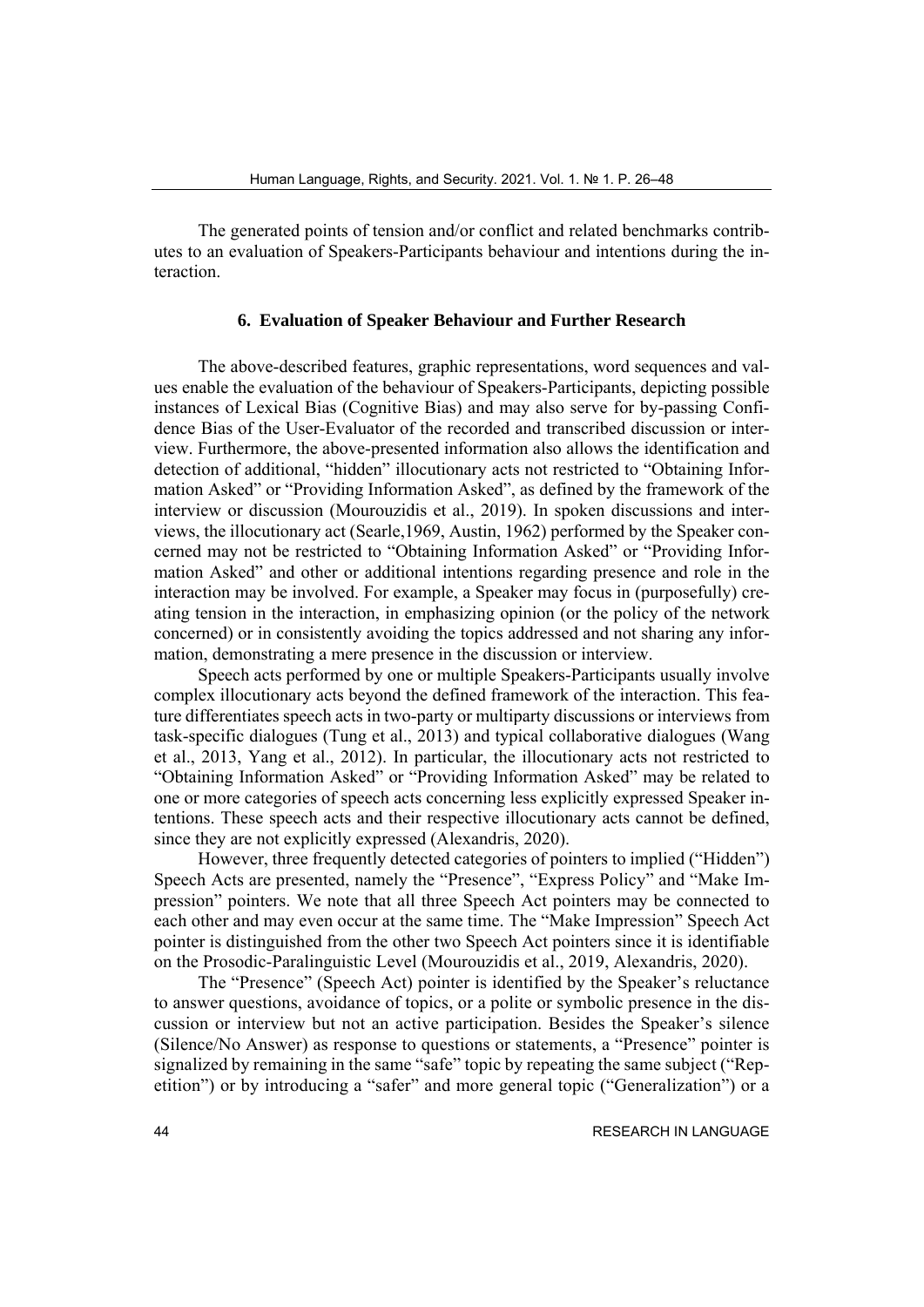different topic ("New Topic or Topic Switch"). "Presence" Speech Act pointers can be identified by a high frequency of one or more of the above-described relations, especially in combination with instances of no response (Silence/No Answer) (Du et al., 2017, Mourouzidis et al., 2019, Alexandris, 2020).

With the "Express Policy" pointer, there is a direct or even blatant expression of opinion or policy. In this case, the Speaker may persist on discussing the same topic of interest by repeating the same subject ("Repetition") or may try to direct the discussion in the topic(s) or interest by "Topic Switch" ("New Topic"). In contrast to the case of the "Presence" pointer, in the "Express Policy" pointer the repeated topic(s) or the topics introduced are all – or almost all – semantically or associatively related (Mourouzidis et al., 2019, Alexandris, 2020). With the "Make Impression" Speech Act pointer, the Speaker purposefully creates tension in the interview or discussion. This is distinguished from the previous Speech Act pointers in respect to features in the Prosodic-Paralinguistic Level of one (or all) of the Speakers, including rise of amplitude, prosodic emphasis and other prosodic features, gestures and facial expressions (Mourouzidis et al., 2019) (Alexandris, 2020).

The above-described pointers of pointers to implied ("Hidden") Speech Acts may also be linked to applications such as alternative approaches to Sentiment Analysis strategies, since they revolve around the role of words and the relations between them. However, in this type of application several factors should be taken into account, including the link of the words and their relations with the Prosodic Level and the Paralinguistic Level. In applications such as Sentiment Analysis, the visibility of all types of the information content, including information not uttered should not be excluded. Information not uttered is not only restricted to features in the the Prosodic Level and the Paralinguistic Level but also in the reaction and overall behaviour of the Speakers-Participants. include the processing. Registering and analysing Speaker behaviour contribute to achieving visibility of various types of the information content. Visibility of all information content facilitates its processing in Natural Language Processing (NLP) applications, including Machine Translation and Data Mining (Opinion Mining-Sentiment Analysis, Information Extraction, Information Retrieval and other Data Mining applications). Even though most recent NLP applications process word groups and word sequences with the use of neural networks, the complexity of the content of spoken political and journalistic texts requires annotated corpora, at least as initial training and test sets. This can be achieved with the registration and analysis of Speaker behaviour, which can produce the appropriate type of annotated corpora.

The above-described evaluation of Speaker behaviour and possible Natural Language Processing (NLP) applications are based on the identification and registration of word and word topics and the relations between them as well as on the identification and registration of word and word topics and the respective reactions linked to them, either by Speakers-Participants or by the audience.

The above-described approaches allow the registration of complex and implied information, indications of Speaker's attitude and intentions and can contribute to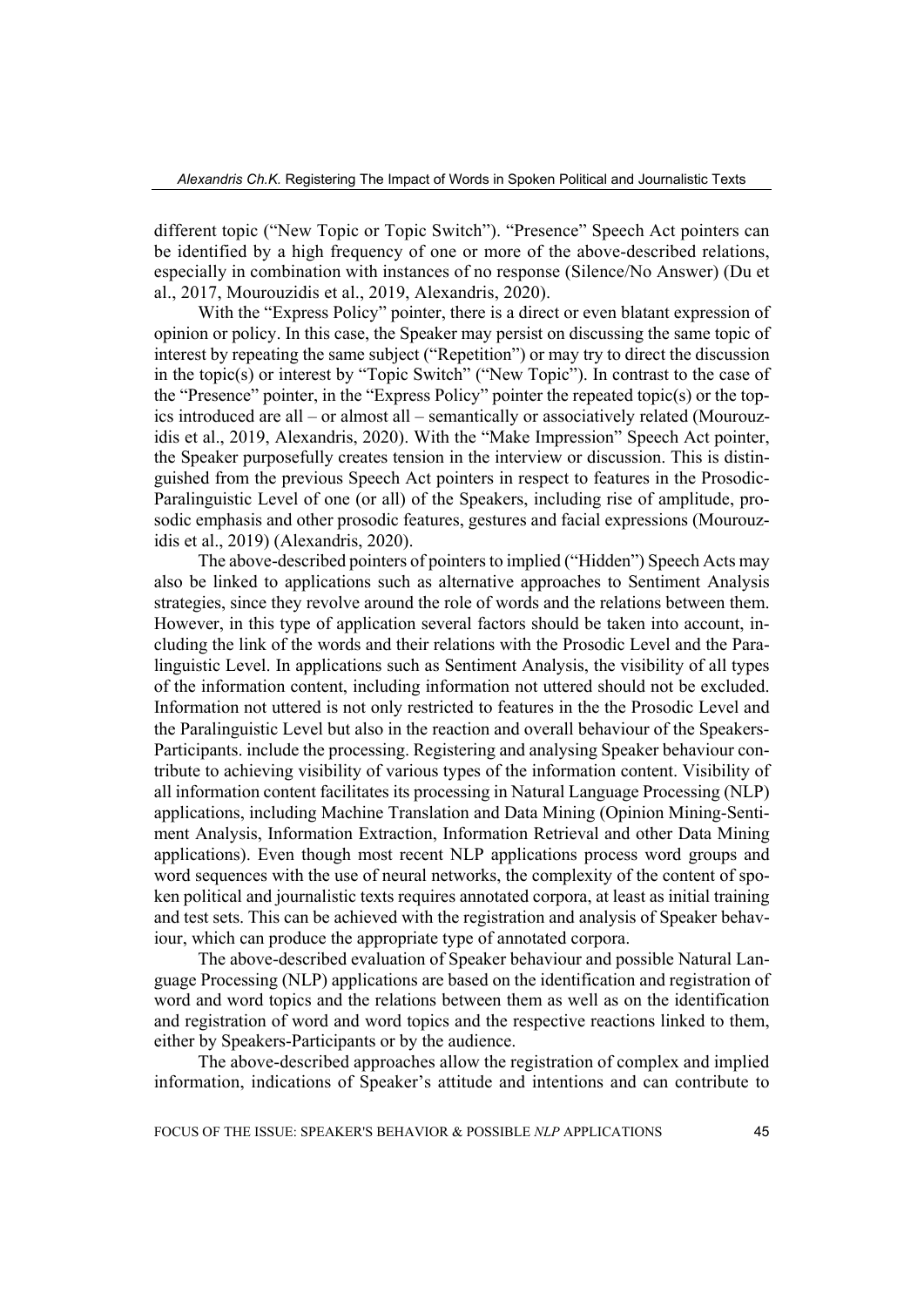evaluating the behaviour of Speakers-Participants. This registration also allows the identification of words generating positive, negative or diverse reactions, their relation to Cognitive Bias and their impact to a national and international audience within a context of international news networks and social media.

## REFERENCES

*Alexandris, Ch.* (2020). *Issues in Multilingual Information Processing of Spoken Political Journalistic Texts in the Media and Broadcast News*, Newcastle upon Tyne, UK, Cambridge Scholars.

*Alexandris, Ch.* (2019). Evaluating Cognitive Bias in Two-Party and Multi- Party Spoken Interactions. In: *Proceedings of Interpretable AI for Well-being: Understanding Cognitive Bias and Social Embeddedness (IAW 2019) in conjunction with AAAI Spring Symposium (SS-19-03*), Stanford University, Palo Alto, CA.: http://ceur-ws.org/Vol-2448/

*Alexandris, Ch.* (2018). "Measuring Cognitive Bias in Spoken Interaction and Conversation: Generating Visual Representations". In *Beyond Machine Intelligence: Understanding Cognitive Bias and Humanity for Well-Being*, *Proceedings from the AAAI Spring Symposium*, *Technical Report, SS-18-03, Stanford University*, 204–206. Palo Alto, CA: AAAI Press**.**

*Alexandris, Ch.* (2018). "Interactive Multilingual Aspects of Complex Information Transfer and Information Processing in Transcribed Spoken Journalistic Texts". In *Proceedings of the International Conference in Society and Languages in the Third Millenium, Communication, Education, Translation*, *Moscow, May 2018*, 10–21. Moscow: RUDN University, Institute of Law.

*Alexandris, Ch., Mylonakis, K., Tassis, S., Nottas, M. and Cambourakis, G.* (2017). "Implementing a Platform for Complex Information Processing from Written and Spoken Journalistic Data". In *Human-Computer Interaction, HCII 2017, LNCS Lecture Notes in Computer Science*, edited by Masaaki Kurosu, 549–558. Heidelberg: Springer.

*Alexandris, Ch., Nottas, M. and Cambourakis, G.* (2015). "Interactive Evaluation of Pragmatic Features in Spoken Journalistic Texts". In *Human-Computer Interaction, Users and Contexts*, *LNCS Lecture Notes in Computer Science*, Vol. 9171, edited by Masaaki Kurosu, 259–268. Heidelberg: Springer.

*Austin, J.L.* (1962). *How to Do Things with Words*. Cambridge: Harvard University Press.

*Austin, J.L.* (1976). *How to Do Things with Words*. 2nd ed., edited by Urmson. J.O. and Sbisà, M, 1976. Oxford, UK: Oxford University Press.

*Lynn, С., Marcu, D. and Okurovsky, M.E.* (2001). "Building a Discourse-Tagged Corpus in the Framework of Rhetorical Structure Theory". In *Proceedings of the 2nd SIGDIAL Workshop on Discourse and Dialogue*, *Eurospeech 2001, Denmark*.

*Cutts, M.* (2013). *Oxford Guide to Plain English*. 4th ed. Oxford, UK: Oxford University Press. *Du, J., Alexandris, C., Mourouzidis, D., Floros, V. and Iliakis, A.* (2017). "Controlling Interaction in Multilingual Conversation Revisited: A Perspective for Services and Interviews in Mandarin Chinese". In *Lecture Notes in Computer Science* LNCS 10271, edited by Masaaki Kurosu 573–583. Heidelberg: Springer.

*Grice, H.P.* (1989). *Studies in the Way of Words*. Cambridge, MA: Harvard University Press.

*Grice, H.P.* (1975). "Logic and conversation". In *Syntax and Semantics*, Vol. 3. edited by Cole, P., Morgan, J. New York, NY: Academic Press.

*Hatim, B.* (1997). *Communication Across Cultures: Translation Theory and Contrastive Text Linguistics*. Exeter, UK: University of Exeter Press.

*Hilbert, M.* (2012). Toward a Synthesis of Cognitive Biases: How Noisy Information Processing Can Bias Human Decision Making. *Psychological Bulletin*, Vol. 138(2), 211–237.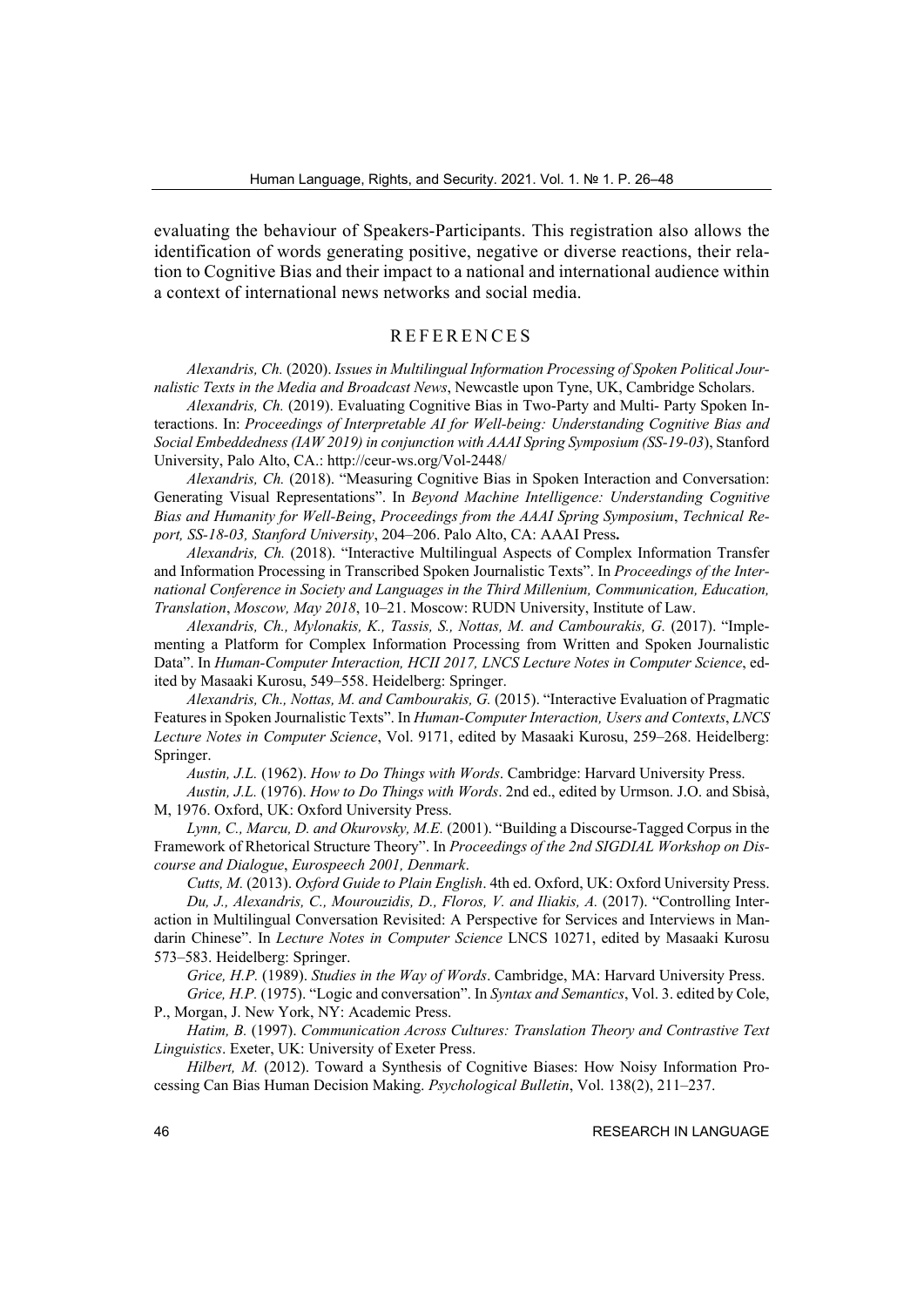*Kheirandish, M.S. and Dorri, N.* (2013). Array of allusion and its position in the Persian speech. J. Life Sci. Biomed. Vol. 3(2), 107–111.

*Ma, J.* (2010). A comparative analysis of the ambiguity resolution of two English-Chinese MT approaches: RBMT and SMT. *Dalian University of Technology Journal*, Vol. 31(3), 114–119.

*Marcu, D.* (1999). Discourse trees are good indicators of importance in text. In *Advances in Automatic Text Summarization*, edited by Mani, I. and Maybury, M., 123–136. Cambridge, MA: The MIT Press.

*Mourouzidis, D., Floros, V. and Alexandris, Ch.* (2019). Controlling Interaction in Multilingual Conversation Revisited: A Perspective for Services and Interviews in Mandarin Chinese. In *Lecture Notes in Computer Science LNCS*, HCII 2019, LNCS 11566, edited by Masaaki Kurosu, Springer, 559–570. Basel, Switzerland: Springer.

*Paltridge, B.* (2012). *Discourse Analysis: An Introduction*. London: Bloomsbury Publishing. *Pan, Y.* (2000). Politeness in Chinese Face-to-Face Interaction. *Advances in Discourse Processes Series* Vol. 67.

*Sacks, H., Schegloff, E.A. and Jefferson, G.* (1974). "A simplest systematics for the organization of turn-taking for conversation". *Language*, Vol. 50, 696–735.

*Searle, J.R.* (1969). *Speech Acts: An Essay in the Philosophy of Language*. Cambridge, MA: Cambridge University Press.

*Searle, J.R.* (1976). "A classification of illocutionary acts". *Language in Society,* Vol. 5, Issue 1, 1–23.

*Stede, M., Taboada, M. and Das, D.* (2017). "Annotation Guidelines for Rhetorical Structure". Manuscript, University of Potsdam and Simon Fraser University, March 2017.

*Taboada M.* (2006). "Spontaneous and non-spontaneous turn-taking". *Pragmatics*, Vol.16  $(2-3)$ , 329 $-360$ .

*Tung, T., Gomez, R., Kawahara, T. and Matsuyama, T.* (2013). "Multi-party Human-Machine Interaction Using a Smart Multimodal Digital Signage". In *Human-Computer Interaction. Interaction Modalities and Techniques, Lecture Notes in Computer Science*, Vol. 8007, 2013, edited by Masaaki Kurosu, 408–415, Heidelberg, Germany: Springer.

*Trofimova, I.* (2014). "Observer Bias: An Interaction of Temperament Traits with Biases in the Semantic Perception of Lexical Material". *PLoS ONE* 9(1): e85677.

*Wang, X., Tu, Z., Xiong, D. and Zhang, M*. (2017). "Translating Phrases in Neural Machine Translation". In *Proceedings of the 2017 Conference on Empirical Methods in Natural Language Processing 2017 (EMNLP 2017), Copenhagen, Denmark, September 7–11, 2017*, 1421–1431. Association for Computational Linguistics – ACL.

*Wardhaugh, R.* (1992). *An Introduction to Sociolinguistics*. 2nd ed. Oxford, UK: Blackwell, 1992.

*Wilson, M. and Wilson, T.P.* (2005). "An oscillator model of the timing of turn taking". *Psychonomic Bulletin and Review*. 12 (6), 957–968.

*Yang, Z., Levow, G.-A. and Meng, H.* (2012). "Predicting User Satisfaction in Spoken Dialog System Evaluation With Collaborative Filtering." IEEE Journal of Selected Topics in Signal Processing, Vol. 6, Issue: 8, 971–981.

*Yu, Z., Yu, Z., Aoyama, H., Ozeki, M. and Nakamura, Y.* (2010). "Capture, Recognition, and Visualization of Human Semantic Interactions in Meetings". In *Proceedings of PerCom*, *Mannheim, Germany*.

*Zeldes, A.* (2016). "rstWeb – A Browser-based Annotation Interface for Rhetorical Structure Theory and Discourse Relations". In *Proceedings of NAACL-HLT 2016 System Demonstrations*, *San Diego, CA*, 1–5. ACL Anthology.